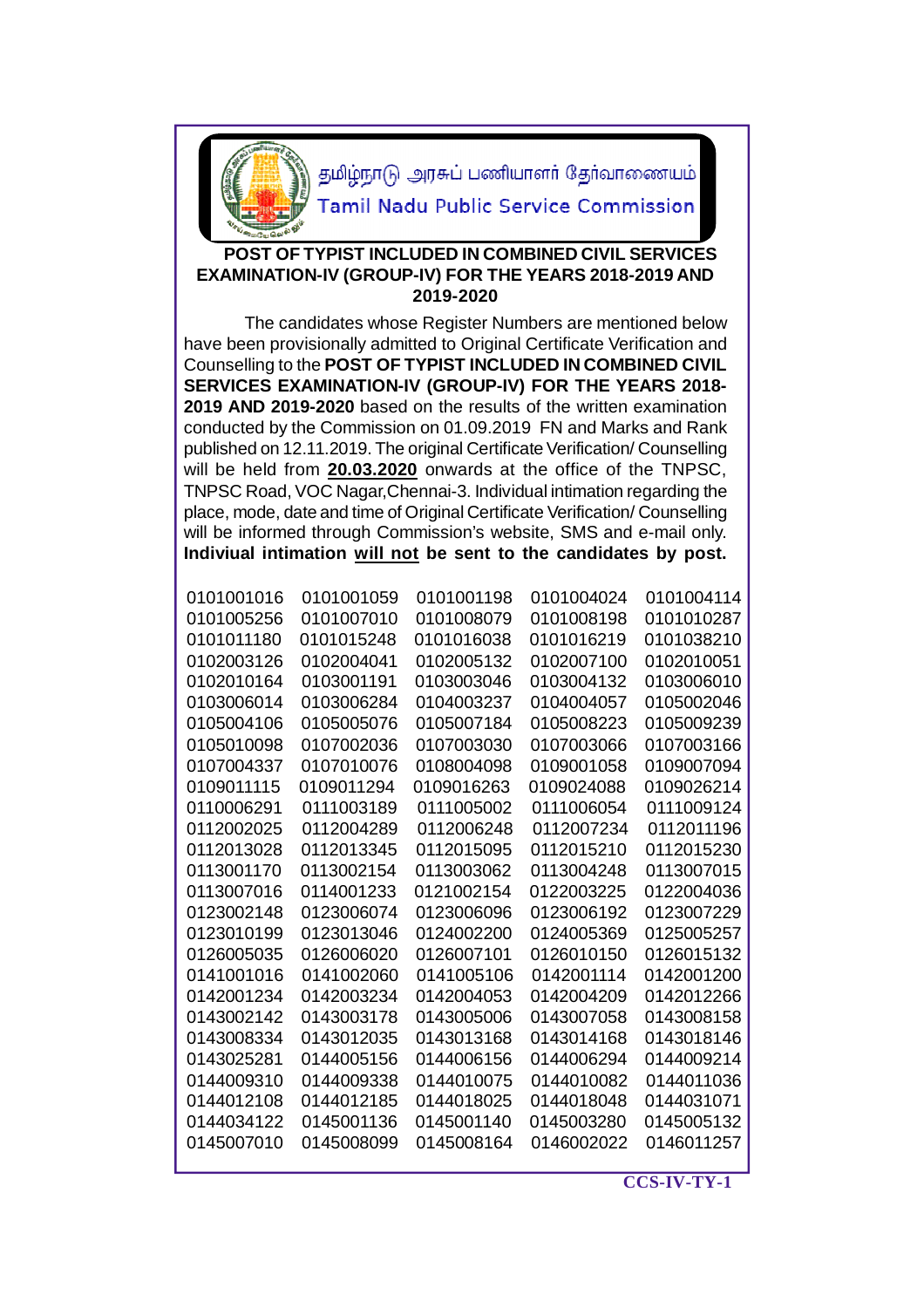| 0146015188 | 0146018244 | 0146018256 | 0146019252 | 0146019292 |
|------------|------------|------------|------------|------------|
| 0146019358 | 0146021396 | 0146022151 | 0146023084 | 0146023137 |
| 0146023251 | 0146031111 | 0146032293 | 0146036276 | 0147001257 |
| 0201001102 | 0201001176 | 0201017268 | 0201019173 | 0201020141 |
| 0201023037 | 0201026126 | 0201026265 | 0201028137 | 0201031090 |
| 0201033159 | 0201036080 | 0201039160 | 0201048199 | 0201050268 |
| 0202003293 | 0202004001 | 0202006069 | 0202006078 | 0202006313 |
| 0202009062 | 0202010065 | 0202013290 | 0202020142 | 0202022226 |
| 0202023218 | 0202028110 | 0203001252 | 0203004176 | 0203006219 |
| 0204002175 | 0204004078 | 0204009218 | 0204010232 | 0204011118 |
| 0204012048 | 0204012077 | 0204012097 | 0204012181 | 0204013078 |
| 0204016076 | 0204019155 | 0204029153 | 0205006212 | 0205009066 |
| 0205010080 | 0205012289 | 0205013296 | 0205019082 | 0207002163 |
| 0208004191 | 0208006258 | 0210001050 | 0210001212 | 0210002141 |
| 0210003292 | 0210005071 | 0210005251 | 0210006135 | 0301001254 |
| 0301002001 | 0301003114 | 0301003161 | 0301006169 | 0301006196 |
| 0301007020 | 0301007222 | 0301008172 | 0301008206 | 0301012077 |
| 0301012200 | 0301013192 | 0301013197 | 0301014086 | 0301015150 |
| 0301016320 | 0301016324 | 0301018062 | 0301020209 | 0301021106 |
| 0301022062 | 0301022104 | 0301022259 | 0301023073 | 0301024186 |
| 0301025156 | 0301027128 | 0301028148 | 0301029117 | 0301030178 |
| 0301030185 | 0301031027 | 0301031275 | 0301033023 | 0301035058 |
| 0301035078 | 0301035206 | 0301035335 | 0301036059 | 0301036124 |
| 0301039199 | 0301040224 | 0301041183 | 0301041202 | 0301043012 |
| 0301043149 | 0301043237 | 0301043271 | 0301044289 | 0301045163 |
| 0301047125 | 0301048080 | 0301049078 | 0301050252 | 0301051120 |
| 0301052237 | 0301052286 | 0301052292 | 0301053125 | 0301053151 |
| 0301053270 | 0301055039 | 0301055074 | 0301056172 | 0301057109 |
| 0301057161 | 0301065252 | 0301070226 | 0301071174 | 0301074291 |
| 0302002028 | 0302005126 | 0302007137 | 0302009210 | 0302013069 |
| 0302013372 | 0302014372 | 0302017069 | 0302021292 | 0302022014 |
| 0302023100 | 0302023170 | 0302025054 | 0303010284 | 0304003138 |
| 0304004018 | 0304006041 | 0304006089 | 0304006250 | 0304007062 |
| 0304010083 | 0304010282 | 0304010308 | 0304012221 | 0304014029 |
| 0304014090 | 0304015006 | 0305001097 | 0305004128 | 0305004215 |
| 0305004220 | 0305006191 | 0305008326 | 0305010122 | 0305013052 |
| 0305014002 | 0305014019 | 0305014062 | 0305014292 | 0305016096 |
| 0305016219 | 0305017217 | 0305019035 | 0306002088 | 0306003138 |
| 0306004088 | 0306004286 | 0306005183 | 0306007208 | 0306009138 |
| 0306010276 | 0306011032 | 0306011254 | 0306012096 | 0306012195 |
| 0306013169 | 0306014017 | 0306014175 | 0306015088 | 0306016017 |
| 0306017317 | 0306018216 | 0306019104 | 0306020183 | 0306020252 |
| 0307008018 | 0308003128 | 0308003285 | 0308005364 | 0308005400 |
| 0308008002 | 0308008204 | 0308017066 | 0308017101 | 0308021104 |
| 0308021260 | 0309001059 | 0309005277 | 0401003244 | 0401007200 |
| 0401009174 | 0401010195 | 0401011039 | 0401012013 | 0401012140 |
| 0401013072 | 0401013221 | 0401014110 | 0401014131 | 0401014217 |
| 0401014229 | 0401014231 | 0401014262 | 0401015248 | 0401016216 |
| 0401017114 | 0401017170 | 0401018049 | 0401018290 | 0401018366 |
|            |            |            |            |            |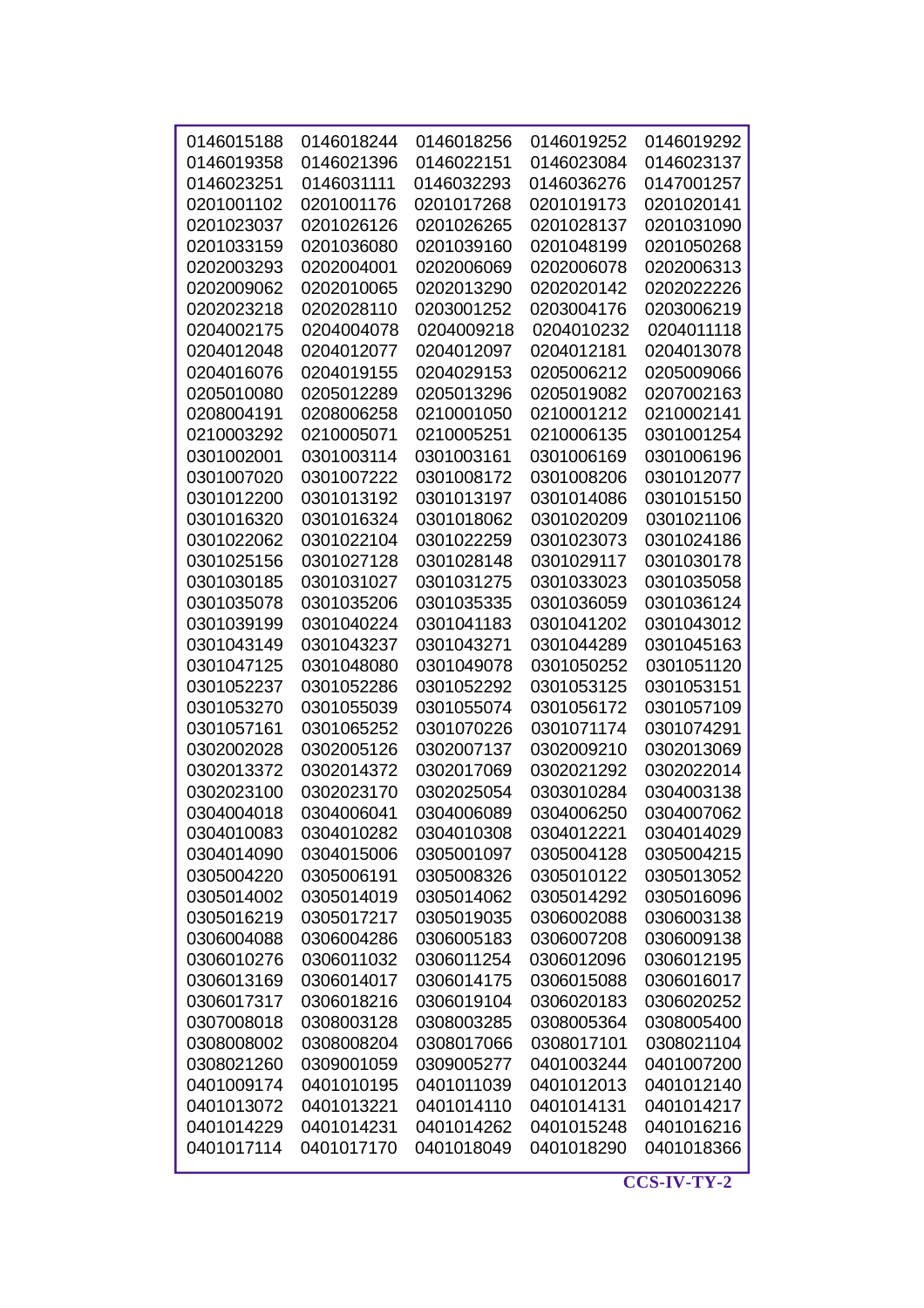| 0401019024 | 0401020046 | 0401020131 | 0401022116 | 0401022361 |
|------------|------------|------------|------------|------------|
| 0401023102 | 0401025167 | 0401026068 | 0401027098 | 0401028134 |
| 0401028242 | 0401028248 | 0401029106 | 0401030074 | 0401030091 |
| 0401030225 | 0401031135 | 0401032086 | 0401032145 | 0401032179 |
| 0401033156 | 0401038019 | 0401038269 | 0401039007 | 0401039233 |
| 0401039270 | 0401040148 | 0401041268 | 0401041297 | 0401042066 |
| 0401042287 | 0401043108 | 0401043268 | 0401043305 | 0401044018 |
| 0401044020 | 0401044217 | 0401045173 | 0401045189 | 0401045232 |
| 0401045263 | 0401045302 | 0401046050 | 0401046118 | 0401047128 |
| 0401050186 | 0401051024 | 0401052198 | 0401053115 | 0401053167 |
| 0401053191 | 0401054064 | 0401054075 | 0401054170 | 0401057078 |
| 0401057198 | 0401057289 | 0401057299 | 0401058065 | 0401058091 |
| 0401058158 | 0401064042 | 0401064286 | 0401066023 | 0402015235 |
| 0402017040 | 0402022048 | 0402027167 | 0402031236 | 0402032125 |
| 0403002284 | 0403005240 | 0403005308 | 0403007084 | 0403009166 |
| 0403011108 | 0403014215 | 0404001240 | 0404002156 | 0404007122 |
| 0404008093 | 0404011315 | 0404015116 | 0404015138 | 0404015196 |
| 0404015216 | 0404016288 | 0404016397 | 0404019080 | 0404019178 |
| 0404019296 | 0404020228 | 0404021098 | 0404022020 | 0404022198 |
| 0404023093 | 0404023139 | 0405001274 | 0405001312 | 0405002154 |
| 0405003092 | 0405003231 | 0405005041 | 0405007114 | 0405008204 |
| 0406002002 | 0406003180 | 0406004305 | 0406008191 | 0407002012 |
| 0407002257 | 0407004313 | 0407005105 | 0407006058 | 0407006192 |
| 0407007024 | 0407007043 | 0407007098 | 0407007123 | 0407008140 |
| 0407008169 | 0407008190 | 0407009011 | 0407012210 | 0407013155 |
| 0407014178 | 0501001104 | 0501001185 | 0501001274 | 0501003295 |
| 0501005118 | 0501006256 | 0501007092 | 0501007094 | 0501007112 |
| 0501007167 | 0501007235 | 0501007275 | 0501008084 | 0501010193 |
| 0501010232 | 0501011174 | 0501012005 | 0501012249 | 0501016138 |
| 0501016288 | 0501019292 | 0501021049 | 0501022014 | 0501022175 |
| 0501025187 | 0501028031 | 0501029191 | 0501030286 | 0501031103 |
| 0501033063 | 0501033092 | 0501034131 | 0501036132 | 0501037183 |
| 0501041082 | 0502001174 | 0502002023 | 0502002067 | 0502002093 |
| 0502002144 | 0502003214 | 0502003262 | 0502003330 | 0502005059 |
| 0502008049 | 0502008204 | 0502008270 | 0502008357 | 0504004210 |
| 0504005022 | 0504006211 | 0505003079 | 0505003119 | 0505005005 |
| 0505006139 | 0505007034 | 0505010049 | 0505010367 | 0505011046 |
| 0505012045 | 0505013164 | 0505017213 | 0505017308 | 0506001191 |
| 0506006252 | 0506007072 | 0506007082 | 0506008069 | 0507001226 |
| 0507003268 | 0507004005 | 0507006149 | 0507008230 | 0507008240 |
| 0507010076 | 0507011084 | 0507014026 | 0507015160 | 0507016061 |
| 0507017208 | 0507017267 | 0507019195 | 0507020189 | 0507020259 |
| 0507022264 | 0507024077 | 0507024178 | 0507027149 | 0507027258 |
| 0508003094 | 0508004064 | 0508004152 | 0508006014 | 0508006210 |
| 0508006252 | 0508009188 | 0508010255 | 0508011280 | 0509001020 |
| 0509001082 | 0509001233 | 0509001247 | 0509002251 | 0509003045 |
| 0509003117 | 0509006265 | 0509007019 | 0509007139 | 0509007162 |
| 0509007300 | 0509008197 | 0509009228 | 0509010102 | 0509010145 |
| 0509013030 | 0509013079 | 0509013167 | 0509014105 | 0509014124 |
|            |            |            |            |            |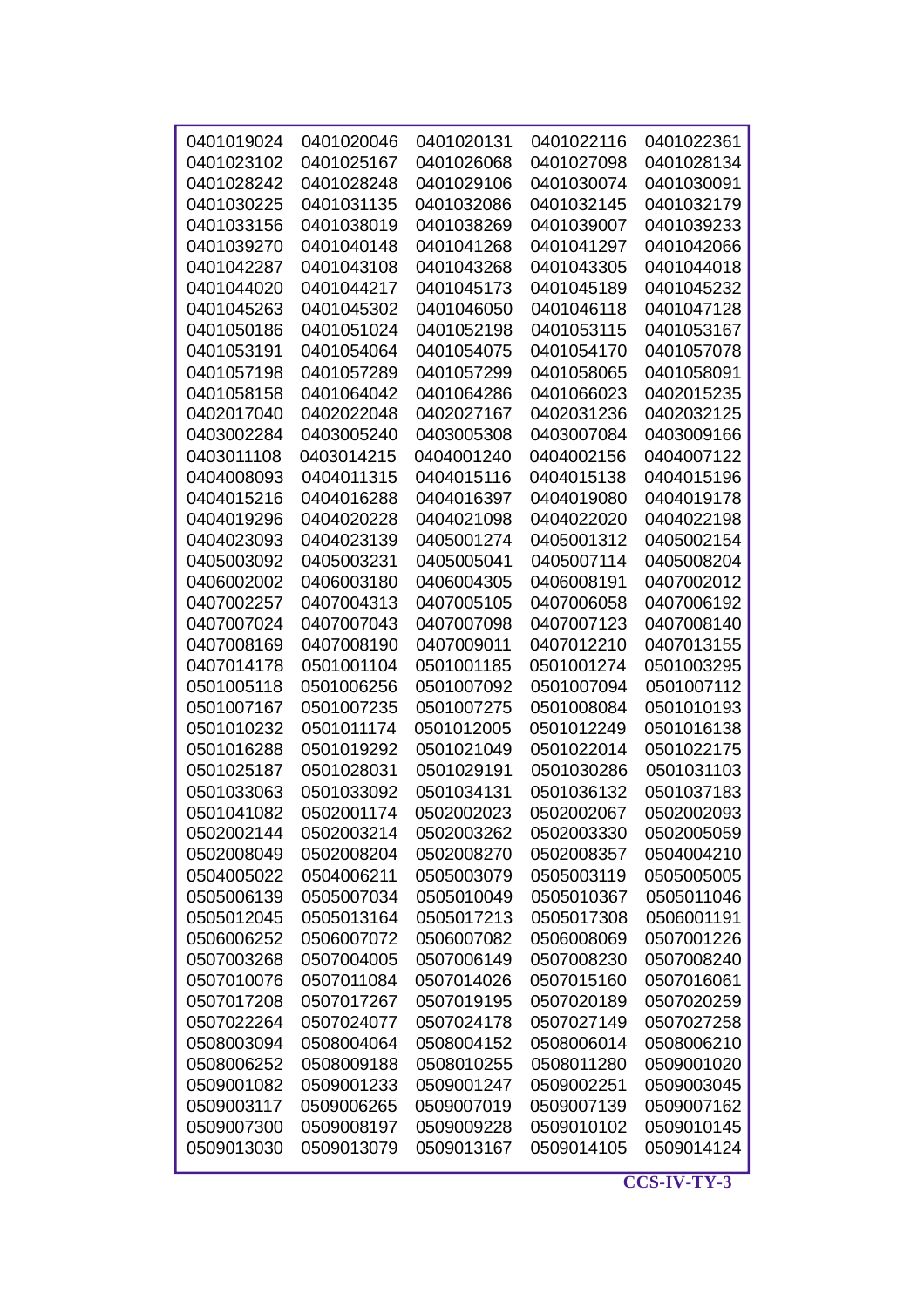| 0509014230 |            |            | 0509018178 |            |
|------------|------------|------------|------------|------------|
|            | 0509015253 | 0509016152 |            | 0509018200 |
| 0509019045 | 0509020144 | 0509020175 | 0509021048 | 0509021081 |
| 0509023190 | 0509023209 | 0509024148 | 0601003186 | 0601004006 |
| 0601004159 | 0601006059 | 0601006101 | 0601006153 | 0601007146 |
| 0601008171 | 0601008198 | 0601009183 | 0601010117 | 0601010158 |
| 0601010274 | 0601010353 | 0601011268 | 0601011283 | 0601012238 |
| 0601013204 | 0601014175 | 0601016120 | 0601016237 | 0601017068 |
| 0601017126 | 0601018088 | 0601018125 | 0601018193 | 0601019250 |
| 0601020194 | 0601021082 | 0601021104 | 0601022027 | 0601022124 |
| 0601022171 | 0601023084 | 0601023098 | 0601023166 | 0601024159 |
| 0601025042 | 0601025043 | 0601025143 | 0601025164 | 0601026099 |
| 0601026173 | 0601026227 | 0601026279 | 0601026296 | 0601028067 |
| 0601028180 | 0601029057 | 0601029084 | 0601029210 | 0601030217 |
| 0601030256 | 0601031072 | 0601032045 | 0601032177 | 0601033123 |
| 0601033144 | 0601033151 | 0601033193 | 0601033218 | 0601034090 |
| 0601034153 | 0601034276 | 0601035139 | 0601035149 | 0601036130 |
| 0601036178 | 0601036216 | 0601037023 | 0601038126 | 0601039035 |
| 0601050291 | 0601051145 | 0602001150 | 0602001274 | 0602005046 |
| 0602005141 | 0602006254 | 0602006272 | 0602006291 | 0602007004 |
| 0602007190 | 0602008096 | 0602009098 | 0602009170 | 0602010024 |
| 0602010093 | 0602010098 | 0602010106 | 0602010292 | 0602011149 |
| 0602013220 | 0602013260 | 0602013279 | 0602014018 | 0602014085 |
| 0602014201 | 0602014220 | 0602018179 | 0602019069 | 0602020223 |
| 0603001011 | 0603004221 | 0603005161 | 0603005281 | 0603007089 |
| 0603007192 | 0603007242 | 0603008213 | 0603010072 | 0603010162 |
| 0603011041 | 0603011058 | 0603011124 | 0603012089 | 0603014266 |
| 0603017264 | 0603019114 | 0603019165 | 0603021265 | 0603022066 |
| 0603022213 | 0603024212 | 0603025289 | 0603027091 | 0603027220 |
| 0603027264 | 0603028140 | 0603030137 | 0604002031 | 0604002217 |
| 0604002256 | 0604002264 | 0604003060 | 0604003075 | 0604003256 |
| 0604004185 | 0604004198 | 0604006107 | 0604007210 | 0604008014 |
| 0604008235 | 0604010032 | 0604011273 | 0604012016 | 0604012198 |
| 0604013107 | 0604013117 | 0604013184 | 0604014270 | 0604014380 |
| 0604014382 | 0605001016 | 0605005144 | 0605010353 | 0605012042 |
| 0605013245 | 0606004063 | 0606008068 | 0606008271 | 0606010246 |
| 0606010254 | 0606010351 | 0606013102 | 0606014284 | 0607001065 |
| 0607002085 | 0607003012 | 0607004122 | 0607004159 | 0607005006 |
| 0607005182 | 0607006125 | 0607006268 | 0607007028 | 0607007071 |
| 0607008327 | 0608003028 | 0608003289 | 0608003296 | 0608004046 |
| 0608004145 | 0608004254 | 0608005390 | 0608007058 | 0608007142 |
| 0608007163 | 0608010207 | 0701001014 | 0701001065 | 0701001110 |
| 0701001251 | 0701001287 | 0701001337 | 0701001345 | 0701002019 |
| 0701002055 | 0701002115 | 0701002224 | 0701003211 | 0701003223 |
| 0701004044 | 0701004104 | 0701004268 | 0701004271 | 0701004274 |
| 0701005040 | 0701005071 | 0701005080 | 0701005168 | 0701005200 |
| 0701005294 | 0701006006 | 0701006008 | 0701006017 | 0701006045 |
| 0701006051 | 0701006187 | 0701006212 | 0701006292 | 0701007002 |
| 0701007051 | 0701007161 | 0701007178 | 0701007219 | 0701007265 |
| 0701007278 | 0701007284 | 0701007374 | 0701008140 | 0701008158 |
|            |            |            |            |            |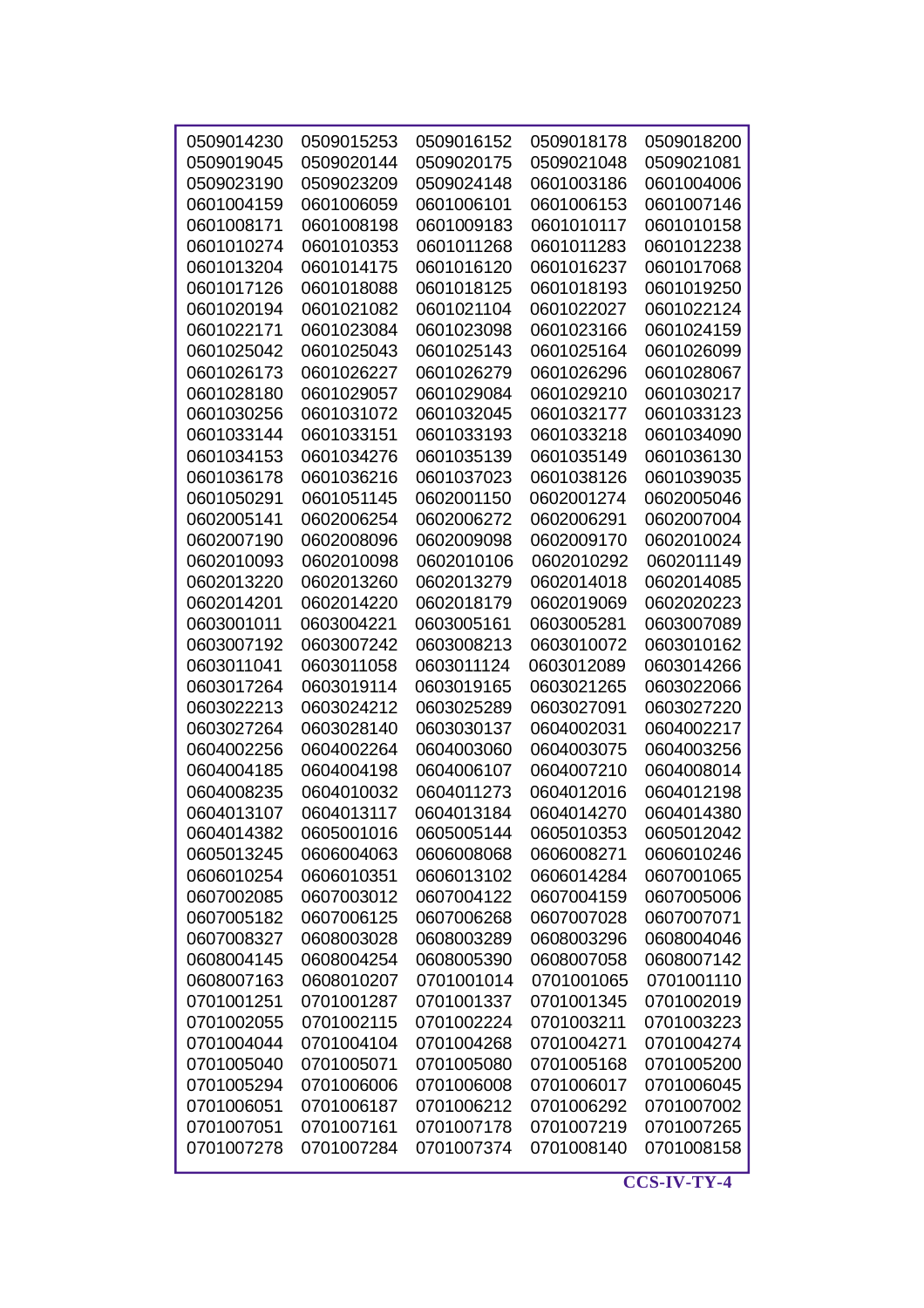| 0701009015 | 0701009069 | 0701009100 | 0701009153 | 0701009196 |
|------------|------------|------------|------------|------------|
| 0701009322 | 0701009379 | 0701010106 | 0701010113 | 0701010233 |
| 0701010251 | 0701011015 | 0701011047 | 0701011052 | 0701012185 |
| 0701013045 | 0701013072 | 0701013192 | 0701014054 | 0701014098 |
| 0701014120 | 0701014135 | 0701014148 | 0701014251 | 0701015033 |
| 0701015151 | 0701015157 | 0701015241 | 0701016101 | 0701016122 |
| 0701016267 | 0701017059 | 0701017067 | 0701017074 | 0701017093 |
| 0701017116 | 0701017171 | 0701017210 | 0701017290 | 0701018007 |
| 0701018014 | 0701018029 | 0701018112 | 0701018146 | 0701018157 |
| 0701018162 | 0701018211 | 0701019112 | 0701019140 | 0701019218 |
| 0701019278 | 0701020084 | 0701020110 | 0701020116 | 0701021017 |
| 0701021143 | 0701021191 | 0701022014 | 0701022243 | 0701023007 |
| 0701023010 | 0701023036 | 0701023099 | 0701023131 | 0701023159 |
| 0701023230 | 0701024013 | 0701024084 | 0701024105 | 0701024176 |
| 0701024177 | 0701024183 | 0701024194 | 0701024208 | 0701024231 |
| 0701025076 | 0701025114 | 0701025134 | 0701025283 | 0701026107 |
| 0701026155 | 0701026273 | 0701026293 | 0701027017 | 0701027057 |
| 0701028060 | 0701028087 | 0701028129 | 0701028161 | 0701028169 |
| 0701028192 | 0701028196 | 0701028227 | 0701028353 | 0701028358 |
| 0701028361 | 0701028364 | 0701029021 | 0701029035 | 0701029044 |
| 0701029175 | 0701029183 | 0701030042 | 0701030053 | 0701030106 |
| 0701030141 | 0701030199 | 0701030225 | 0701030244 | 0701030247 |
| 0701030253 | 0701031208 | 0701031221 | 0701031274 | 0701031279 |
| 0701031363 | 0701032005 | 0701032012 | 0701032132 | 0701032139 |
| 0701032144 | 0701032288 | 0701032332 | 0701032341 | 0701032346 |
| 0701033010 | 0701033128 | 0701033201 | 0701033237 | 0701033247 |
| 0701033284 | 0701034019 | 0701034357 | 0701034360 | 0701034368 |
| 0701034388 | 0701035028 | 0701035084 | 0701035086 | 0701035122 |
| 0701035136 | 0701035141 | 0701035153 | 0701035199 | 0701035247 |
| 0701035256 | 0701035292 | 0701036161 | 0701036263 | 0701037145 |
| 0701038116 | 0701038127 | 0701038143 | 0701038164 | 0701038230 |
| 0701038264 | 0701039057 | 0701039159 | 0701039184 | 0701039194 |
| 0701039200 | 0701040068 | 0701040089 | 0701040191 | 0701040225 |
|            | 0701040265 |            |            |            |
| 0701040252 |            | 0701040288 | 0701041049 | 0701041087 |
| 0701042009 | 0701042060 | 0701042131 | 0701042148 | 0701042156 |
| 0701043130 | 0701043147 | 0701043149 | 0701043154 | 0701043178 |
| 0701044008 | 0701044061 | 0701044081 | 0701044094 | 0701044177 |
| 0701044270 | 0701044272 | 0701045179 | 0701045187 | 0701045199 |
| 0701045218 | 0701046039 | 0701046103 | 0701046105 | 0701046121 |
| 0701046293 | 0701047066 | 0701047109 | 0701047123 | 0701048088 |
| 0701048266 | 0701048285 | 0701049030 | 0701049061 | 0701049084 |
| 0701049187 | 0701049206 | 0701050013 | 0701050034 | 0701050064 |
| 0701050130 | 0701050167 | 0701050239 | 0701050244 | 0701050246 |
| 0701050300 | 0701051076 | 0701051250 | 0701051268 | 0701052023 |
| 0701052102 | 0701052134 | 0701052146 | 0701052159 | 0701052268 |
| 0701052272 | 0701053026 | 0701053069 | 0701053129 | 0701053140 |
| 0701053146 | 0701053147 | 0701053243 | 0701053282 | 0701053316 |
| 0701053358 | 0701054022 | 0701054160 | 0701054250 | 0701054269 |
| 0701055009 | 0701055016 | 0701055037 | 0701055104 | 0701055139 |
|            |            |            |            |            |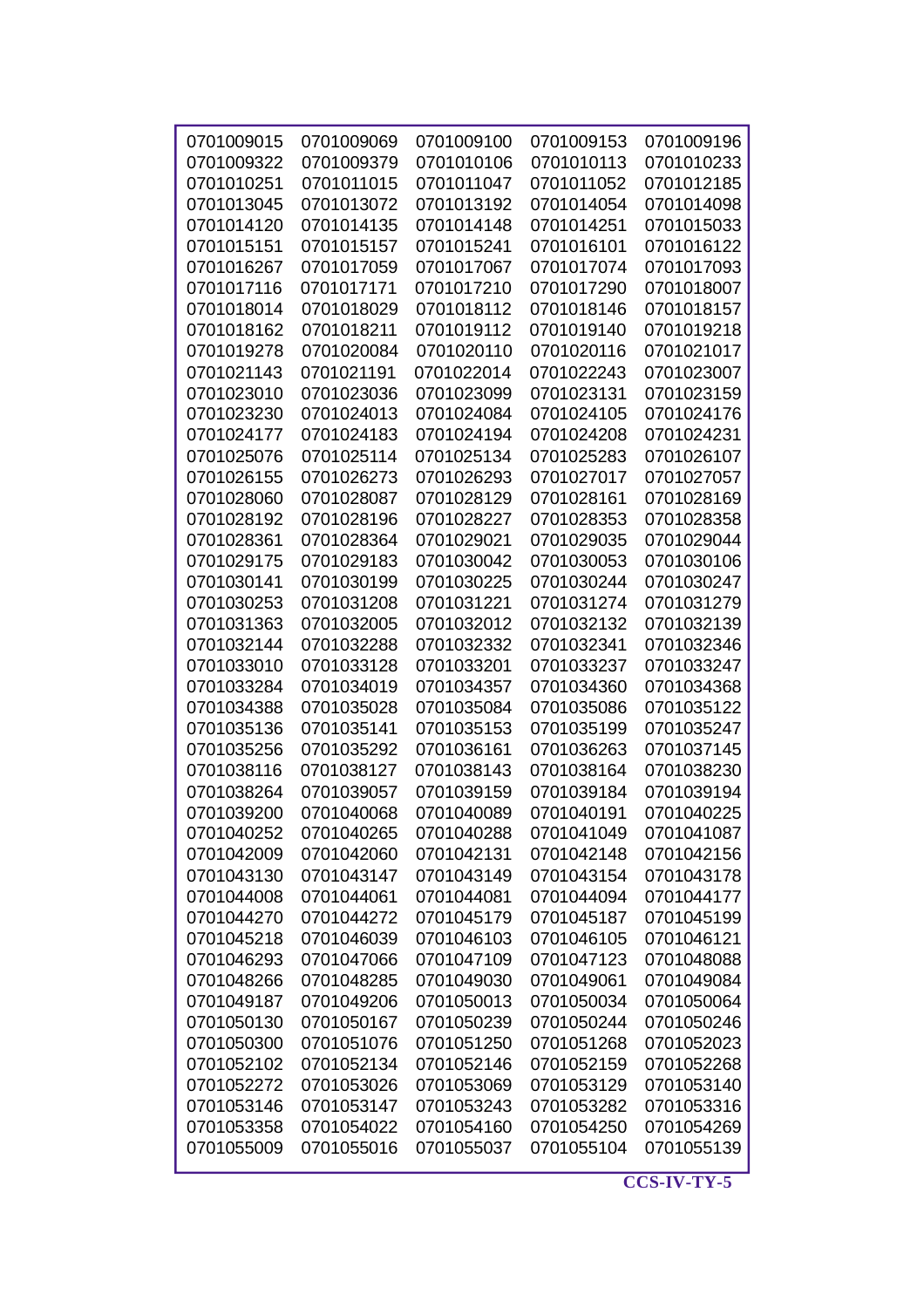|            |            |            |            | 0701055323 |
|------------|------------|------------|------------|------------|
| 0701055141 | 0701055160 | 0701055174 | 0701055248 |            |
| 0701055326 | 0701056022 | 0701056066 | 0701056069 | 0701056071 |
| 0701056088 | 0701056092 | 0701056126 | 0701056128 | 0701056234 |
| 0701056236 | 0701056377 | 0701057117 | 0701057142 | 0701057226 |
| 0701057285 | 0701057287 | 0701057302 | 0701057320 | 0701058013 |
| 0701058054 | 0701058128 | 0701059039 | 0701059057 | 0701059066 |
| 0701059101 | 0701059160 | 0701060113 | 0701060221 | 0701060237 |
| 0701060246 | 0701060298 | 0701060300 | 0701060380 | 0701060395 |
| 0701061026 | 0701061098 | 0701061204 | 0701061265 | 0701061329 |
| 0701061358 | 0701064027 | 0701065114 | 0701066002 | 0701066009 |
| 0701066043 | 0701066049 | 0701067160 | 0701067200 | 0701068147 |
| 0701069029 | 0701070081 | 0701070131 | 0701070227 | 0703003032 |
| 0703003127 | 0703004085 | 0703007003 | 0703009060 | 0703010324 |
| 0703011019 | 0703011229 | 0703012270 | 0703014029 | 0703014115 |
| 0703016116 | 0703018133 | 0703018214 | 0703019003 | 0703019174 |
| 0704001222 | 0704003092 | 0704004220 | 0704005046 | 0705002143 |
| 0705003186 | 0705004256 | 0705006021 | 0705009224 | 0705011004 |
| 0705011132 | 0705014052 | 0707001120 | 0707002089 | 0707003040 |
| 0708001088 | 0708002292 | 0708003186 | 0708003336 | 0708003386 |
| 0708005358 | 0708006329 | 0708006377 | 0708008212 | 0708010136 |
| 0708011043 | 0708011222 | 0708015044 | 0708016044 | 0708017014 |
| 0708017115 | 0708019048 | 0708019187 | 0708020100 | 0708021086 |
|            |            |            |            |            |
| 0708021108 | 0708021390 | 0708024092 | 0708024168 | 0708027086 |
| 0708036122 | 0709001049 | 0709001098 | 0709002208 | 0709002269 |
| 0709002291 | 0709006126 | 0709007041 | 0709007313 | 0709008126 |
| 0709008183 | 0709009086 | 0710001006 | 0710002056 | 0710003034 |
| 0710003173 | 0710003243 | 0710005088 | 0710005089 | 0710005147 |
| 0710005157 | 0710005248 | 0710006124 | 0710006276 | 0711003210 |
| 0711006283 | 0711007122 | 0711009058 | 0711009138 | 0711009166 |
| 0711009291 | 0711009331 | 0711013013 | 0712003163 | 0713001006 |
| 0713001038 | 0713001084 | 0713001103 | 0713001162 | 0713001181 |
| 0713001270 | 0713001342 | 0713001345 | 0713001353 | 0713001354 |
| 0713001376 | 0713002030 | 0713002096 | 0713002142 | 0713002184 |
| 0713002187 | 0713003061 | 0713003114 | 0713003171 | 0713003175 |
| 0713004015 | 0713004089 | 0713004108 | 0713004143 | 0713004164 |
| 0713005039 | 0713006044 | 0713006106 | 0713006113 | 0713006129 |
| 0713006203 | 0713006227 | 0713006235 | 0713007063 | 0713007099 |
| 0713007129 | 0713007181 | 0713008002 | 0713008014 | 0713008021 |
| 0713008048 | 0713008079 | 0713008080 | 0713008110 | 0713009076 |
| 0713009137 | 0713009141 | 0713009182 | 0713010038 | 0713010084 |
| 0713010117 | 0713010146 | 0713010176 | 0713010254 | 0713010383 |
| 0713011035 | 0713011045 | 0713011084 | 0713011138 | 0713011178 |
| 0713011180 | 0713011212 | 0713012084 | 0713012134 | 0713012147 |
| 0713012222 | 0713012278 | 0713013031 | 0713013035 | 0713013090 |
| 0801001128 | 0801002299 | 0801004128 | 0801004158 | 0801005373 |
| 0801006012 | 0801006278 | 0801008174 | 0801008188 | 0801010170 |
| 0801011087 | 0801012110 | 0801013048 | 0801013267 | 0801016140 |
| 0801019078 | 0801019162 | 0801020159 | 0801021258 | 0801025042 |
| 0801026036 | 0801027142 | 0801027154 | 0801030155 | 0801030255 |
|            |            |            |            |            |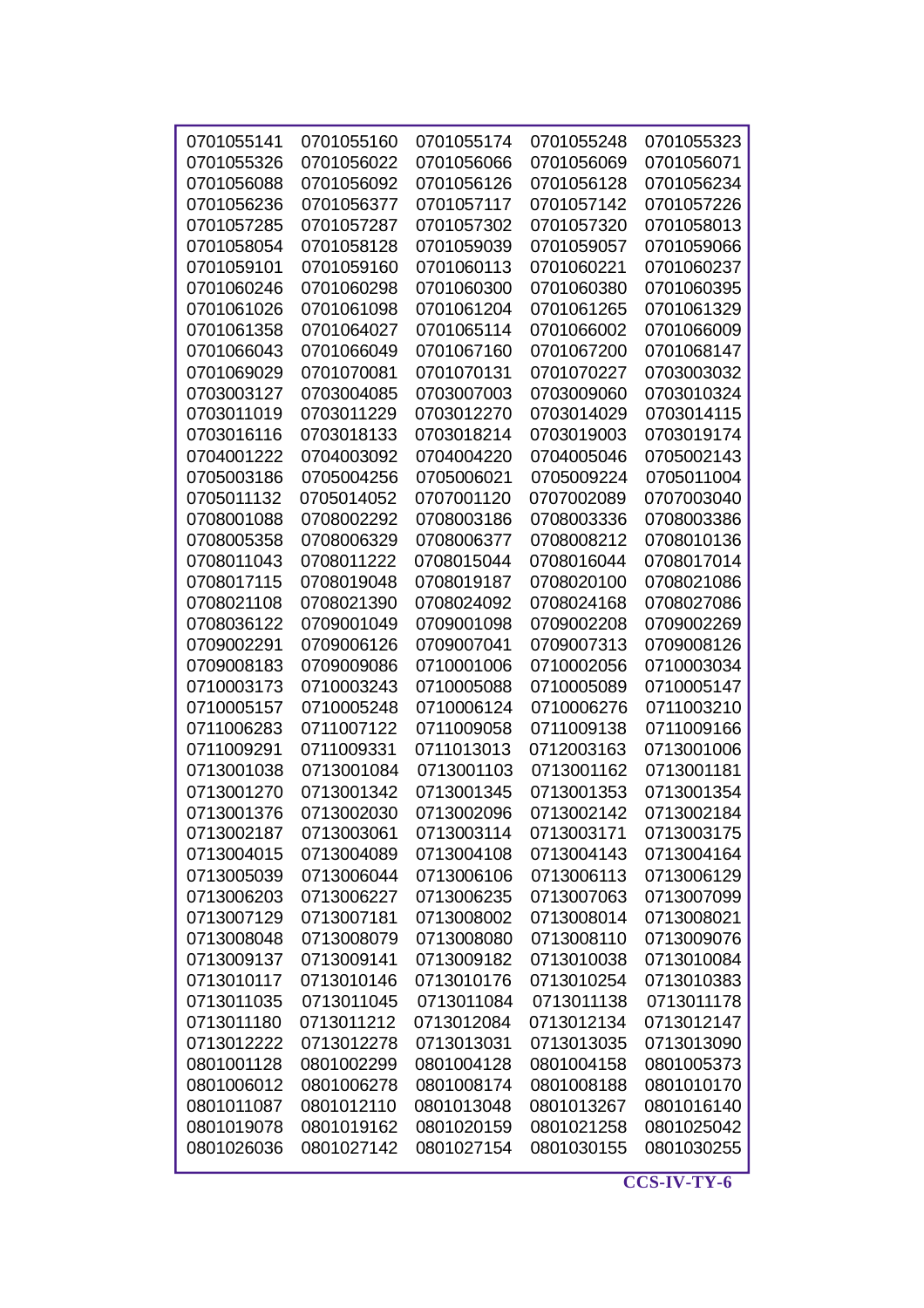| 0801032142 | 0801032171 | 0801033254 | 0801035072 | 0801035197 |
|------------|------------|------------|------------|------------|
| 0801036067 | 0801037111 | 0801037252 | 0801039084 | 0801039267 |
| 0801041148 | 0801045182 | 0801048290 | 0801051132 | 0802002151 |
| 0802003156 | 0802005144 | 0802005226 | 0802005261 | 0802005290 |
| 0802006044 | 0802006066 | 0802007127 | 0802008106 | 0803001056 |
| 0803002014 | 0803008234 | 0803010086 | 0803013169 | 0803018032 |
| 0803018189 | 0803020223 | 0803024118 | 0803024380 | 0803035072 |
| 0804004237 | 0804006238 | 0804008057 | 0804008124 | 0804011277 |
| 0804012102 | 0804013092 | 0804015186 | 0804017116 | 0804017242 |
| 0804018195 | 0804021009 | 0804021061 | 0804022192 | 0804023235 |
| 0805001024 | 0805003145 | 0805004090 | 0901001066 | 0901002070 |
| 0901002164 | 0901003044 | 0901003159 | 0901005016 | 0901005379 |
| 0901007172 | 0901007178 | 0901008290 | 0901009240 | 0901010272 |
| 0901011182 | 0901011226 | 0901011310 | 0901013242 | 0901015010 |
| 0901015268 | 0901017266 | 0901018010 | 0901018269 | 0901019062 |
| 0901020122 | 0901020154 | 0901023102 | 0901023182 | 0901024190 |
| 0901025096 | 0901026173 | 0901026278 | 0901027046 | 0901027215 |
| 0901027260 | 0901027290 | 0901027299 | 0901028099 | 0901030063 |
| 0901030071 | 0901030353 | 0901031258 | 0901032092 | 0901032138 |
| 0901034225 | 0901034289 | 0901034357 | 0901035023 | 0901037115 |
| 0901038214 | 0901039306 | 0901041344 | 0901041498 | 0902001200 |
| 0903002115 | 0903005199 | 0904001179 | 0904002208 | 0904004290 |
| 0905001096 | 0905004095 | 0905004232 | 0905005093 | 0905006001 |
|            |            | 0906001206 |            |            |
| 0905008163 | 0905008164 |            | 0906002048 | 0906003114 |
| 0906004016 | 0906005279 | 0906006265 | 1001001046 | 1001001201 |
| 1001002178 | 1001002256 | 1001002269 | 1001003199 | 1001005044 |
| 1001007052 | 1001007274 | 1001010079 | 1001010128 | 1001011161 |
| 1001012065 | 1001013270 | 1001015060 | 1001015274 | 1001016079 |
| 1001017013 | 1001017166 | 1001019044 | 1001019076 | 1001019101 |
| 1001019118 | 1001019220 | 1001021187 | 1001021243 | 1001022040 |
| 1001022340 | 1001023168 | 1001023174 | 1001024088 | 1001024221 |
| 1001024229 | 1001024253 | 1001024317 | 1001027106 | 1001028275 |
| 1001028295 | 1001029141 | 1001031248 | 1001031301 | 1001031316 |
| 1001031340 | 1001031366 | 1001032104 | 1001032266 | 1001034156 |
| 1001034208 | 1001034310 | 1001035078 | 1001035285 | 1001036129 |
| 1001038102 | 1001039259 | 1001039382 | 1001041030 | 1001041204 |
| 1001042154 | 1001042170 | 1001042231 | 1001042251 | 1001042274 |
| 1001043129 | 1001043168 | 1001045137 | 1001045170 | 1001046265 |
| 1001050104 | 1001050240 | 1001051067 | 1001051125 | 1001051127 |
| 1001052070 | 1001053189 | 1001054150 | 1001054212 | 1001054215 |
| 1001054222 | 1001054236 | 1001054237 | 1001055240 | 1001055258 |
| 1001055268 | 1001056010 | 1001056109 | 1001060187 | 1001062104 |
| 1001065021 | 1001065208 | 1001065214 | 1001067097 | 1001073143 |
| 1001079167 | 1001081054 | 1001082056 | 1001083088 | 1001083160 |
| 1001083165 | 1001083238 | 1001083279 | 1002001082 | 1002002258 |
| 1002004188 | 1002005199 | 1002005244 | 1002005271 | 1002006103 |
| 1002007166 | 1002009188 | 1002010027 | 1002011092 | 1002011154 |
| 1002012186 | 1002013244 | 1002014216 | 1002014292 | 1002018101 |
| 1002018148 | 1002019107 | 1002019223 | 1002020284 | 1002021076 |
|            |            |            |            |            |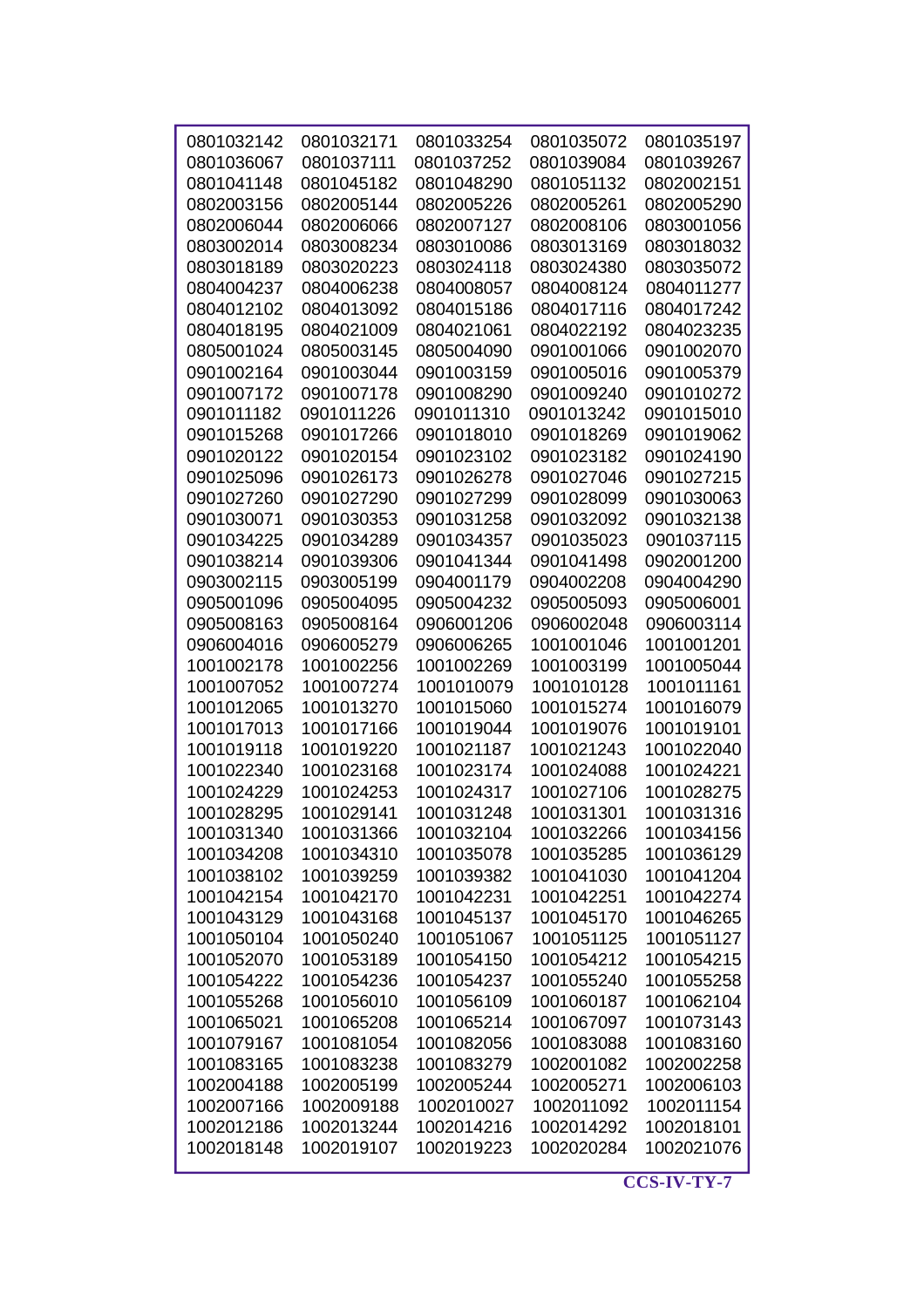| 1002021245 |            | 1002022063 |            |            |
|------------|------------|------------|------------|------------|
|            | 1002021250 |            | 1002023305 | 1002024276 |
| 1002024391 | 1002025130 | 1002025165 | 1002025335 | 1002029159 |
| 1002030127 | 1002031173 | 1002032147 | 1002032225 | 1002033012 |
| 1002035256 | 1002036156 | 1002037230 | 1002038151 | 1002038250 |
| 1002038286 | 1002039029 | 1002040230 | 1002042167 | 1002046204 |
| 1002047033 | 1002047141 | 1002048109 | 1002048192 | 1002048241 |
| 1002049088 | 1002049203 | 1002049299 | 1002050073 | 1002053231 |
| 1002053299 | 1002054057 | 1002054289 | 1002057043 | 1002057245 |
| 1003002211 | 1003006056 | 1003007006 | 1003008178 | 1003009029 |
| 1003011117 | 1003013048 | 1003013066 | 1003018151 | 1003018191 |
| 1003019016 | 1003021036 | 1004006164 | 1004012310 | 1005001182 |
| 1005003101 | 1005008076 | 1005009097 | 1005009283 | 1005014111 |
| 1005014137 | 1005016248 | 1005016259 | 1005016261 | 1005018328 |
| 1005019031 | 1005019135 | 1005020006 | 1005022272 | 1005023352 |
| 1005024061 | 1005028277 | 1005030139 | 1006005107 | 1006006156 |
| 1006007024 | 1006008273 | 1006011192 | 1006011240 | 1006011251 |
| 1006012017 | 1006012284 | 1006017015 | 1006017211 | 1006018084 |
| 1006018137 | 1006021183 | 1006022071 | 1006023004 | 1006023262 |
| 1006024086 | 1006025183 | 1006026159 | 1007001140 | 1007002122 |
| 1007004226 | 1007007059 | 1007007106 | 1007009154 | 1007014107 |
| 1007015134 | 1007015164 | 1007017195 | 1007018150 | 1008004112 |
| 1008007057 | 1008008171 | 1008008280 | 1009003008 | 1009003055 |
| 1009005124 | 1009008110 | 1009008204 | 1009010140 | 1009011261 |
|            |            |            |            |            |
| 1010002024 | 1010002050 | 1010002286 | 1010005153 | 1010006032 |
| 1010006108 | 1010006153 | 1010008112 | 1010008212 | 1010009224 |
| 1010010066 | 1010010104 | 1010012233 | 1010012283 | 1010014123 |
| 1010016075 | 1101004198 | 1101006391 | 1101007254 | 1101010199 |
| 1101012171 | 1101018244 | 1101020053 | 1101021136 | 1101021158 |
| 1103003132 | 1103003343 | 1104003097 | 1104003127 | 1104006216 |
| 1104006339 | 1104010138 | 1104010166 | 1104011103 | 1104011234 |
| 1104012323 | 1104013128 | 1104013129 | 1104014181 | 1104014275 |
| 1104016256 | 1104022175 | 1104023399 | 1105001016 | 1105002148 |
| 1105005058 | 1105006223 | 1105007076 | 1105008032 | 1105008058 |
| 1105008214 | 1105009082 | 1105010209 | 1105010246 | 1105010248 |
| 1105012133 | 1105014028 | 1107002047 | 1108002095 | 1108003029 |
| 1108004035 | 1108007034 | 1108008067 | 1108008125 | 1108009380 |
| 1108013120 | 1108018022 | 1108018098 | 1201001047 | 1201001065 |
| 1201001231 | 1201002179 | 1201002182 | 1201002249 | 1201003174 |
| 1201003219 | 1201005227 | 1201005233 | 1201006047 | 1201006104 |
| 1201006156 | 1201006226 | 1201007119 | 1201007123 | 1201007166 |
| 1201008274 | 1201009033 | 1201009066 | 1201009143 | 1201009250 |
| 1201010022 | 1201010048 | 1201010069 | 1201011131 | 1201012076 |
| 1201012199 | 1201013091 | 1201013170 | 1201013218 | 1201014036 |
| 1201014041 | 1201014158 | 1201014161 | 1201014169 | 1201014191 |
| 1201014297 | 1201016045 | 1201016118 | 1201016167 | 1201017060 |
| 1201017144 | 1201017264 | 1201018079 | 1201018216 | 1201019107 |
| 1201019109 | 1201019222 | 1201019291 | 1201020021 | 1201020040 |
| 1201021074 | 1201021126 | 1201021231 | 1201022017 | 1201022231 |
| 1201023049 | 1201023126 | 1201023179 | 1201023201 | 1201023280 |
|            |            |            |            |            |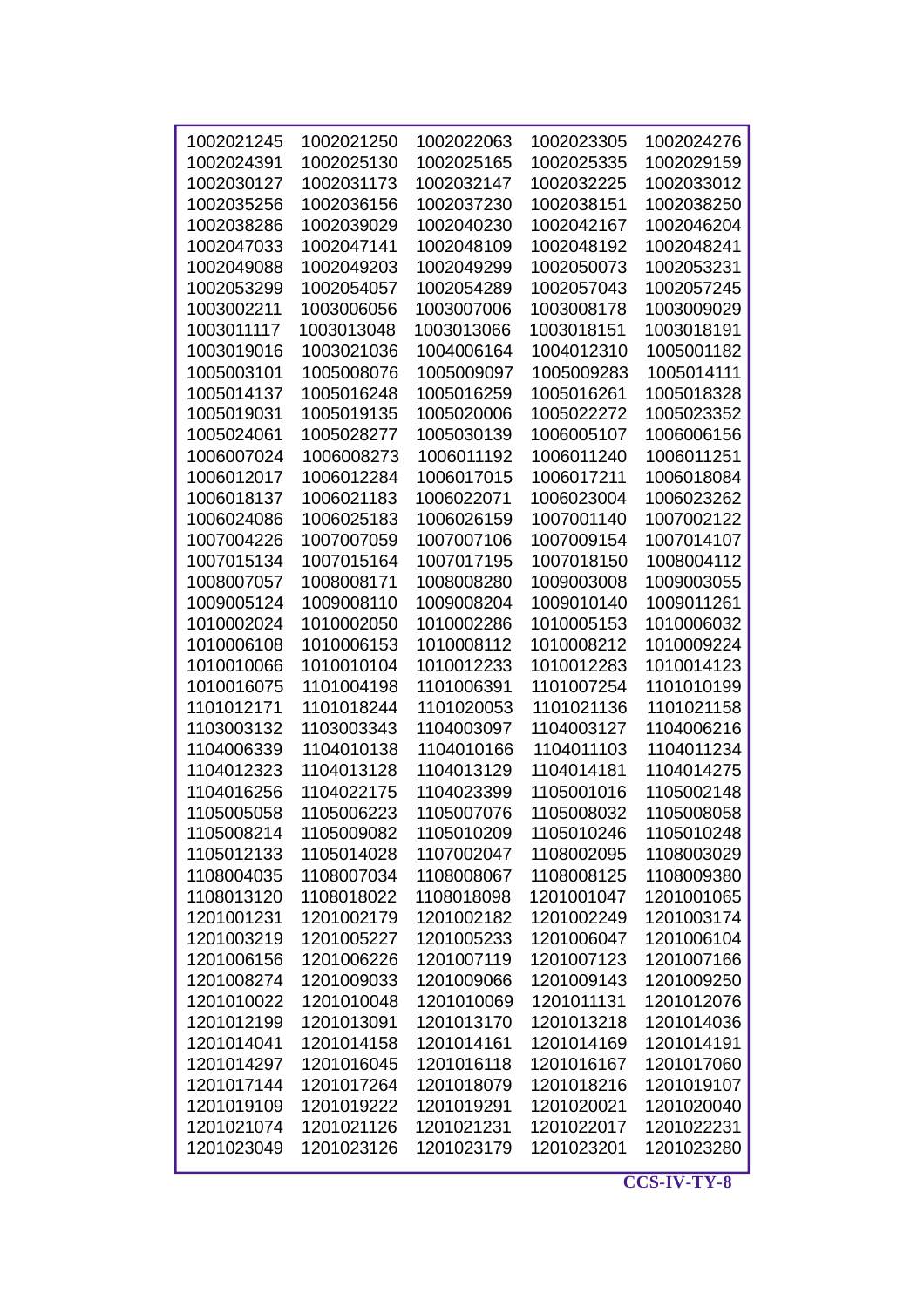| 1201024024 | 1201024031 | 1201024131 | 1201025110 | 1201025129 |
|------------|------------|------------|------------|------------|
| 1201025219 | 1201025243 | 1201025286 | 1201026102 | 1201026193 |
| 1201026292 | 1201027006 | 1201028055 | 1201028074 | 1201028223 |
| 1201028225 | 1201028286 | 1201029019 | 1201029059 | 1201029089 |
| 1201029148 | 1201029214 | 1201029229 | 1201029260 | 1201029279 |
| 1201030016 | 1201030037 | 1201030189 | 1201030269 | 1201031264 |
| 1201031273 | 1201032161 | 1201032196 | 1201033202 | 1201033231 |
| 1201033260 | 1201034068 | 1201034106 | 1201034157 | 1201034189 |
| 1201034285 | 1201035039 | 1201036082 | 1201036297 | 1201037055 |
| 1201037230 | 1201037252 | 1201038086 | 1201038223 | 1201040148 |
| 1201041019 | 1201041023 | 1201042120 | 1201042166 | 1201043026 |
| 1201043132 | 1201043133 | 1201048199 | 1202001042 | 1202001256 |
| 1202003028 | 1202003174 | 1202004003 | 1202004019 | 1202004054 |
| 1202004144 | 1202004173 | 1202004212 | 1202005109 | 1202005245 |
| 1202005271 | 1202005292 | 1202006091 | 1202006176 | 1202006193 |
| 1202006210 | 1202008034 | 1202008156 | 1202009006 | 1202009261 |
| 1202011255 | 1202012004 | 1202012158 | 1202012188 | 1202013027 |
| 1202013070 | 1202013083 | 1202013088 | 1202013150 | 1202014023 |
| 1202014034 | 1202015167 | 1202016048 | 1202016075 | 1202016131 |
| 1202017128 | 1202018145 | 1202018178 | 1202018179 | 1202018202 |
| 1202018277 | 1202019211 | 1202020293 | 1202021157 | 1203002246 |
| 1203002249 | 1203003007 | 1203003083 | 1203005214 | 1203006018 |
| 1203006196 | 1203007020 | 1203007112 | 1203008206 | 1203008246 |
| 1203008256 | 1203009044 | 1203011101 | 1203012090 | 1203012182 |
| 1203012264 | 1203014070 | 1203014148 | 1203014216 | 1203016050 |
| 1203018201 | 1203020299 | 1203021010 | 1203023069 | 1203024153 |
| 1203025101 | 1203025122 | 1203028299 | 1203029198 | 1203030080 |
| 1203031052 | 1203031300 | 1203032141 | 1203033175 | 1203034045 |
| 1203034247 | 1203035054 | 1203035108 | 1203035124 | 1203036071 |
| 1203037108 | 1203039211 | 1203040277 | 1203042082 | 1204002262 |
| 1204002279 | 1204006400 | 1204012080 | 1204013059 | 1204014054 |
| 1204015053 | 1204015204 | 1204016288 | 1204017178 | 1204019074 |
| 1204021212 | 1204021239 | 1204021284 | 1204022154 | 1204023264 |
| 1204026005 | 1204027006 | 1204027343 | 1204028037 | 1204030215 |
| 1206001182 | 1206001305 | 1206001357 | 1206002029 | 1206002065 |
| 1206002232 | 1206003082 | 1206003166 | 1206003204 | 1206003362 |
| 1206003379 | 1206004102 | 1206004298 | 1206005173 | 1206005178 |
| 1206006018 | 1206006021 | 1206006199 | 1207001136 | 1207002019 |
| 1207002108 | 1207003047 | 1207003148 | 1207003166 | 1207003215 |
| 1207004126 | 1207004170 | 1207004202 | 1207005177 | 1207006052 |
| 1207006070 | 1207007206 | 1207008183 | 1207008204 | 1207009103 |
| 1207009180 | 1301003004 | 1302003123 | 1303001195 | 1303002133 |
| 1303002158 | 1401001200 | 1401001262 | 1401003151 | 1401006288 |
| 1401009136 | 1401009262 | 1401010066 | 1401012028 | 1401012186 |
| 1401013162 | 1401015095 | 1401018186 | 1401019041 | 1401019081 |
| 1401019108 | 1401023107 | 1401023235 | 1401024223 | 1401025106 |
| 1401025143 | 1401025221 | 1401026052 | 1401027049 | 1401027277 |
| 1401028039 | 1401028362 | 1401029010 | 1401029085 | 1401030103 |
| 1401030277 | 1401030287 | 1401032162 | 1401033001 | 1401035177 |
|            |            |            |            |            |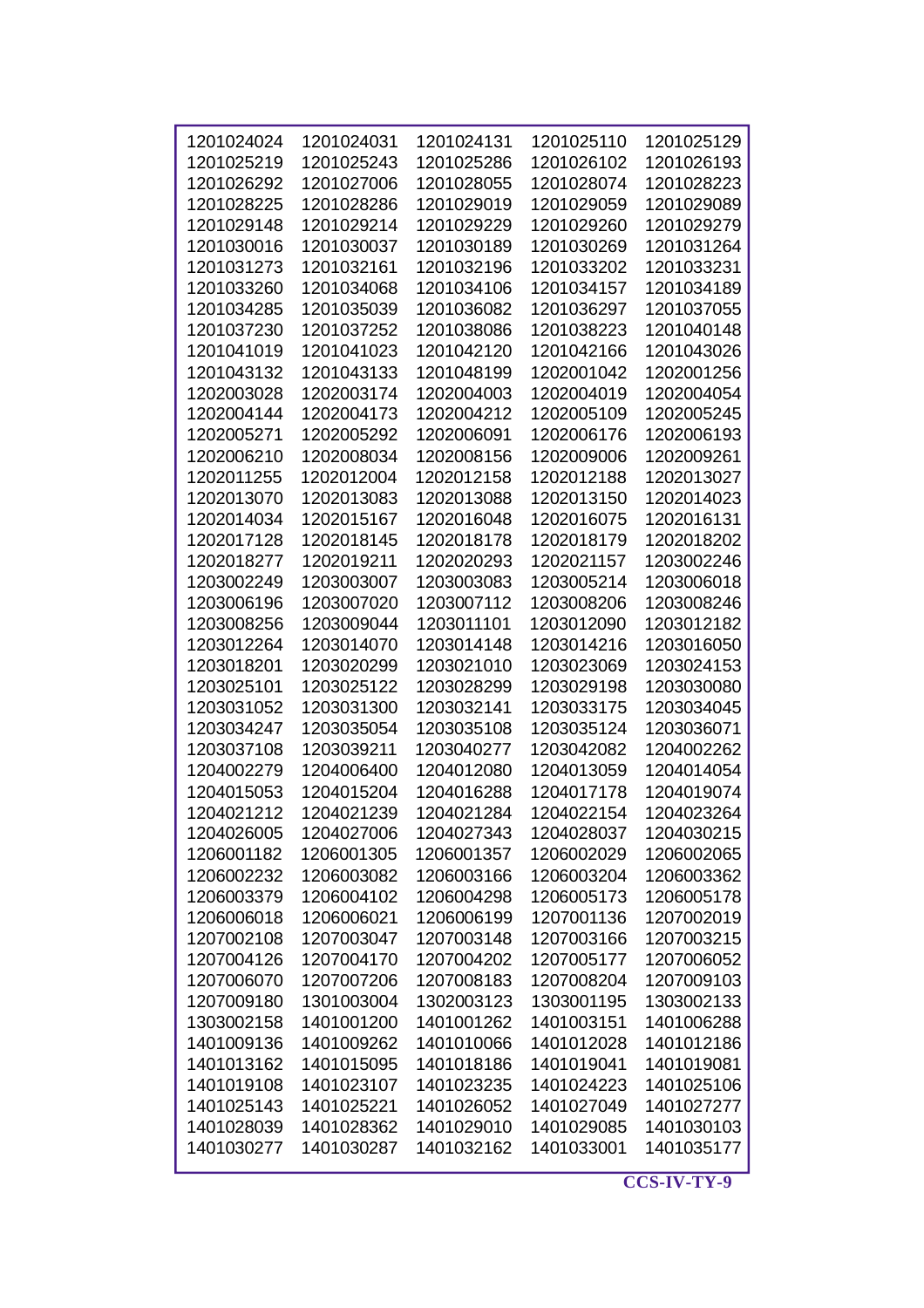| 1401037241 | 1402003033 | 1402003176 | 1402004207 | 1404001398 |
|------------|------------|------------|------------|------------|
| 1501003128 | 1501004292 | 1501005184 | 1501006034 | 1501009001 |
| 1501010016 | 1501011012 | 1501012149 | 1501013047 | 1501013104 |
| 1501013239 | 1501013259 | 1501016184 | 1501019192 | 1501020146 |
| 1501020226 | 1501021291 | 1501022166 | 1501022212 | 1501023261 |
| 1501026260 | 1501028211 | 1501029236 | 1501030046 | 1501031080 |
| 1501031213 | 1501033170 | 1501034036 | 1501034077 | 1501034086 |
| 1502001047 | 1502002110 | 1502002199 | 1502008268 | 1502010067 |
| 1502010240 | 1503011056 | 1505004018 | 1505004188 | 1507006058 |
|            |            |            |            |            |
| 1507007165 | 1508003289 | 1511002126 | 1601001318 | 1601009168 |
| 1601010086 | 1601011139 | 1601011165 | 1601014238 | 1601015182 |
| 1601016011 | 1601018143 | 1601021025 | 1601023020 | 1601023139 |
| 1601024154 | 1601026072 | 1601029021 | 1601029059 | 1601030076 |
| 1601031104 | 1601034049 | 1603003030 | 1603006007 | 1603008144 |
| 1604004170 | 1605001228 | 1605002059 | 1605002076 | 1605003155 |
| 1605003213 | 1605004087 | 1605004132 | 1605004179 | 1605004198 |
| 1605004202 | 1605004209 | 1605006126 | 1605007200 | 1605008107 |
| 1605008288 | 1605009199 | 1605010165 | 1605011007 | 1605011191 |
| 1605011273 | 1605012044 | 1605012190 | 1605012197 | 1605013200 |
| 1605014014 | 1605014196 | 1605017035 | 1605017051 | 1605019049 |
| 1605020055 | 1605022019 | 1605023084 | 1605023128 | 1605024134 |
| 1605025165 | 1605026200 | 1605027156 | 1605028074 | 1605028165 |
| 1605029099 | 1605029152 | 1605030029 | 1605032007 | 1605032015 |
| 1605032111 |            |            |            | 1605034041 |
|            | 1605032116 | 1605032177 | 1605033106 |            |
| 1605035177 | 1605035268 | 1605037071 | 1605037111 | 1605037254 |
| 1605037265 | 1605037287 | 1605039105 | 1605039154 | 1605040204 |
| 1605041098 | 1605041126 | 1605041134 | 1605041186 | 1605042168 |
| 1605043132 | 1606004130 | 1606005081 | 1606005228 | 1701002254 |
| 1701002294 | 1701003111 | 1701004198 | 1701006140 | 1701007249 |
| 1701008176 | 1701008200 | 1701009106 | 1701010268 | 1701010289 |
| 1701011270 | 1701012023 | 1701013197 | 1701014126 | 1701014295 |
| 1701015282 | 1701015347 | 1701016253 | 1701017102 | 1701018010 |
| 1701018258 | 1701020171 | 1701020279 | 1701021114 | 1701021124 |
| 1701021172 | 1701021186 | 1701022058 | 1701022136 | 1701022236 |
| 1701023168 | 1701025222 | 1701026065 | 1701026069 | 1701026260 |
| 1701026342 | 1701029178 | 1701030090 | 1701031172 | 1701032146 |
| 1701032190 | 1701033238 | 1701037071 | 1701039096 | 1701041161 |
| 1701044128 | 1701045222 | 1701045268 | 1701046078 | 1701046093 |
| 1701047318 | 1701050113 | 1701050216 | 1701052041 | 1701052185 |
| 1701054016 | 1701054248 | 1701056220 | 1701057295 | 1701058061 |
| 1701059032 | 1701059148 | 1701060269 | 1701062252 | 1701066224 |
| 1701072002 | 1701082199 | 1702004211 | 1702005039 | 1702005062 |
|            |            |            |            |            |
| 1702007049 | 1702007060 | 1702007194 | 1702007210 | 1702007258 |
| 1702008143 | 1702008213 | 1702008236 | 1702008291 | 1702010160 |
| 1702011054 | 1702011123 | 1702014143 | 1702016024 | 1702016082 |
| 1702017135 | 1702017267 | 1702018004 | 1702018063 | 1702018065 |
| 1702019234 | 1702023137 | 1702023283 | 1702024060 | 1702024290 |
| 1702025027 | 1702026154 | 1702027006 | 1702027157 | 1702029142 |
| 1702035206 | 1702035243 | 1703004161 | 1703004188 | 1703005001 |
|            |            |            |            |            |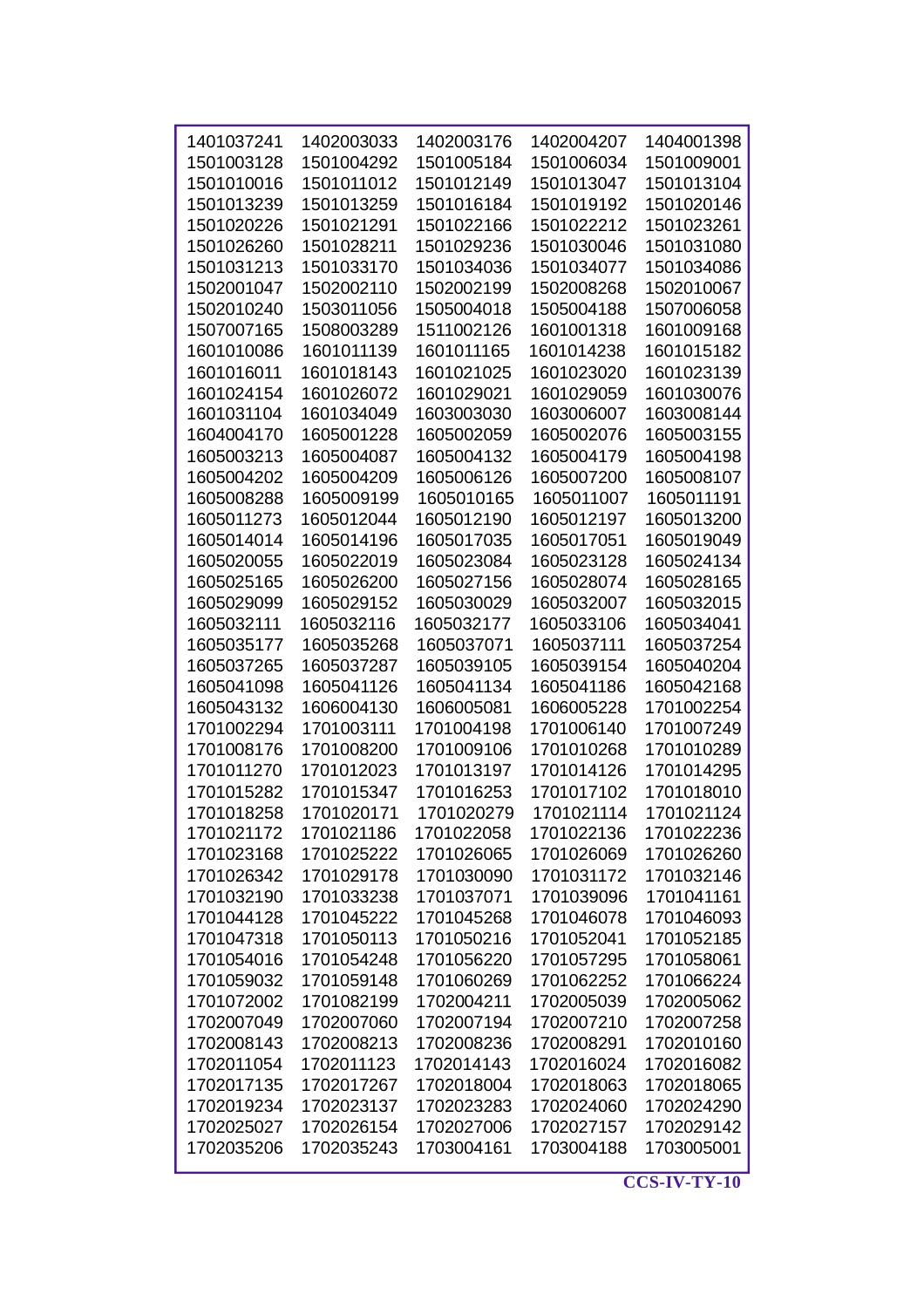|            |            |            | 1703007196 | 1703008145 |
|------------|------------|------------|------------|------------|
| 1703005162 | 1703005284 | 1703007078 |            |            |
| 1703008177 | 1703008251 | 1703009265 | 1703011381 | 1703012026 |
| 1703012151 | 1703013120 | 1703013291 | 1703014061 | 1703015223 |
| 1703016046 | 1703017196 | 1703018244 | 1703021023 | 1703021131 |
| 1703021180 | 1703021189 | 1703022054 | 1703022166 | 1703023003 |
| 1703023042 | 1703023091 | 1704001004 | 1704004003 | 1704005083 |
| 1704005138 | 1704006057 | 1704006191 | 1704008203 | 1704009149 |
| 1704009245 | 1704011005 | 1705003036 | 1705003078 | 1705005252 |
| 1705006100 | 1705007219 | 1705009072 | 1705011064 | 1705014083 |
| 1705014150 | 1705016292 | 1705017189 | 1705017394 | 1705019064 |
| 1705019075 | 1705020017 | 1705020192 | 1705020289 | 1705021037 |
| 1705023192 | 1705025179 | 1705027158 | 1705027181 | 1705028080 |
| 1705028186 | 1705030260 | 1705032196 | 1705032204 | 1705035087 |
| 1706001165 | 1706002014 | 1706002243 | 1706002250 | 1706003037 |
| 1706003131 | 1706003262 | 1706005317 | 1706005348 | 1706007215 |
| 1706007259 | 1706008116 | 1706008219 | 1706009186 | 1706012133 |
| 1706014126 | 1706015099 | 1706015207 | 1706017159 | 1706018032 |
| 1706018076 | 1706019033 | 1706019036 | 1706020075 | 1706022103 |
| 1706022270 | 1706023110 | 1706023135 | 1706025009 | 1706027191 |
| 1706028202 | 1706031060 | 1706031105 | 1707002016 | 1707002152 |
| 1707003191 | 1707004120 | 1707004193 | 1707006116 | 1707006228 |
| 1707007013 | 1707007245 | 1707008044 | 1707008274 | 1707009003 |
| 1707009271 | 1707011060 | 1707011155 | 1707012214 | 1708001133 |
| 1708001206 | 1708001209 | 1708001231 | 1708002021 | 1708003038 |
| 1708003061 | 1708004281 | 1708004287 | 1708005051 | 1708007220 |
| 1708010210 | 1708012028 | 1708012049 | 1708013074 | 1708013118 |
| 1708014018 | 1708014118 | 1708014190 | 1708015145 | 1709001072 |
| 1710001213 | 1710002084 | 1710003314 | 1711001025 | 1711001124 |
| 1711002037 | 1711004196 | 1711005166 | 1711006017 | 1711006156 |
| 1711006249 | 1712001198 | 1712002059 | 1712004250 | 1712006077 |
| 1712007244 | 1712009028 | 1712011022 | 1712013084 | 1713001112 |
| 1713003291 | 1713005086 | 1713007027 | 1713007043 | 1713008286 |
|            | 1713012055 | 1713013219 | 1801001092 | 1801003046 |
| 1713010279 |            |            |            |            |
| 1801005089 | 1801005180 | 1801006038 | 1801007128 | 1801008114 |
| 1801008120 | 1801008267 | 1801009116 | 1801009139 | 1801010196 |
| 1801010272 | 1801011137 | 1801011228 | 1801011261 | 1801012210 |
| 1801014012 | 1801014105 | 1801014148 | 1801014299 | 1801014392 |
| 1801015241 | 1801016003 | 1801016137 | 1801016175 | 1801017015 |
| 1801017094 | 1801017096 | 1801018221 | 1801018260 | 1801020189 |
| 1801021064 | 1801024014 | 1801024019 | 1801024102 | 1802003164 |
| 1802005114 | 1802005231 | 1803003071 | 1803005091 | 1804002129 |
| 1804005114 | 1804017024 | 1805002213 | 1805003055 | 1805005130 |
| 1807001184 | 1807001220 | 1807004206 | 1807005061 | 1808007037 |
| 1808007183 | 1808009147 | 1808009221 | 1808010186 | 1901001010 |
| 1901002046 | 1901003248 | 1901004049 | 1901004236 | 1901006056 |
| 1901009048 | 1901009268 | 1901011200 | 1901012264 | 1901013021 |
| 1901013068 | 1901013198 | 1901013225 | 1901014142 | 1901015132 |
| 1901016077 | 1901018290 | 1901019042 | 1901020188 | 1901021290 |
| 1901022074 | 1901022161 | 1901023065 | 1901023090 | 1901023111 |
|            |            |            |            |            |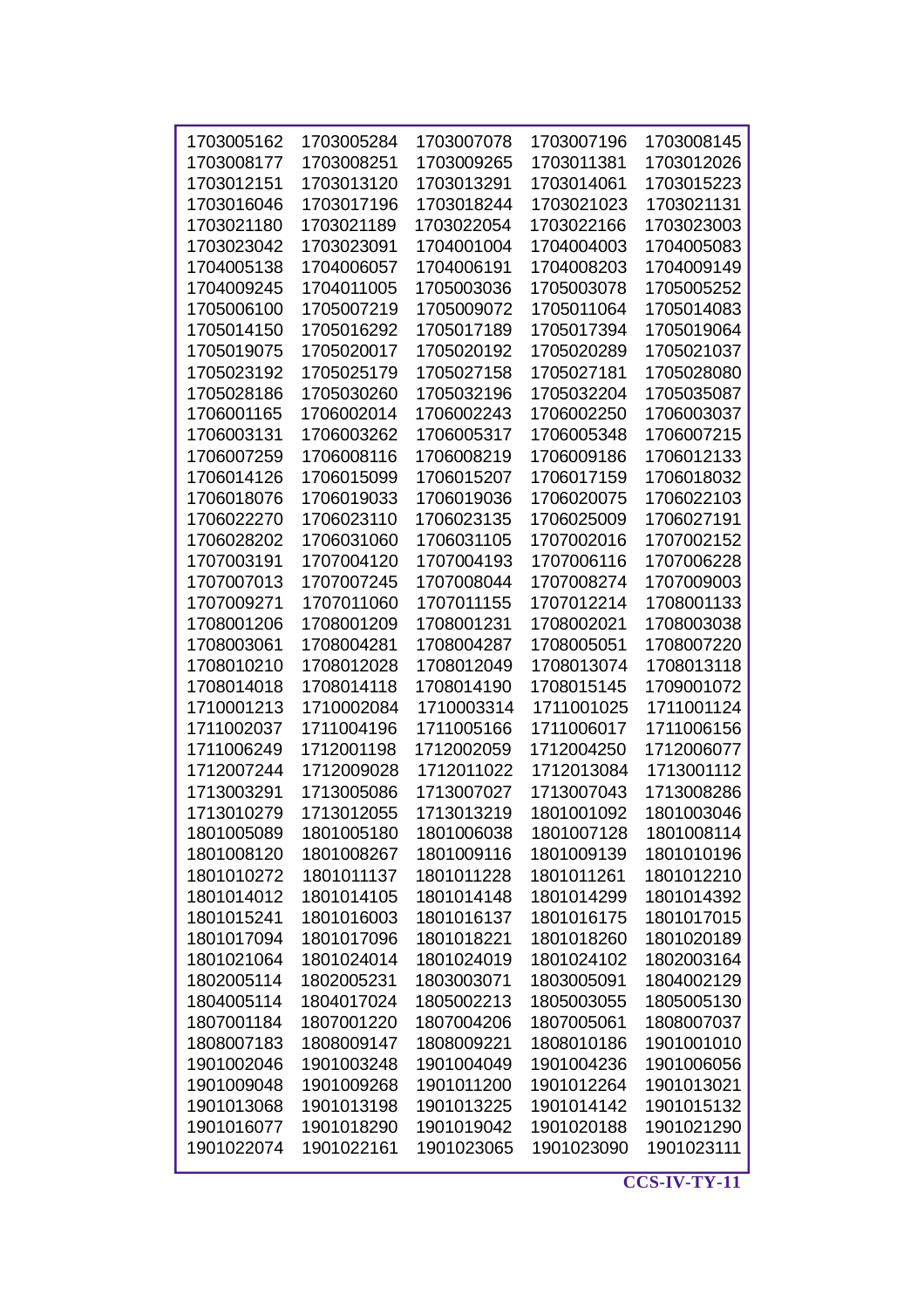| 1901023163 | 1901024026 | 1901024106 | 1901025235 | 1901028236 |
|------------|------------|------------|------------|------------|
| 1901030001 | 1901033096 | 1901033142 | 1901033168 | 1901035293 |
| 1901036005 | 1901037179 | 1901039186 | 1901039221 | 1901039297 |
| 1901041002 | 1901042217 | 1901042244 | 1901043085 | 1901044007 |
| 1901045209 | 1901046054 | 1901046110 | 1901046136 | 1901046276 |
| 1901048065 | 1901048276 | 1901049251 | 1901053125 | 1902001003 |
| 1902001186 | 1902004074 | 1902007074 | 1902007254 | 1902011210 |
| 1902012105 | 1902012278 | 1902013191 | 1902017214 | 1902020177 |
| 1902022065 | 1902028247 | 1902028294 | 1902031138 | 1903002197 |
| 1903008020 | 1903009165 | 1904002153 | 1904004151 | 1904005008 |
| 1904005024 | 1904005251 | 1904007073 | 1905002116 | 1905006150 |
| 1905006188 | 1905009060 | 1905014020 | 1905014028 | 1905015035 |
| 1905015298 | 1905021005 | 1905022215 | 1905024161 | 1906007256 |
| 1907001062 | 1907001075 | 1907002066 | 1907002170 | 1907002212 |
| 1907002325 | 1907002385 | 1907003048 | 1907003128 | 1907004112 |
| 1907004171 | 1907006298 | 1907007108 | 1907007262 | 1908001061 |
| 1908004201 | 1908005003 | 1909001029 | 1909002025 | 1909002053 |
| 1909002064 | 1909002076 | 1909002118 | 1909002175 | 1909003086 |
| 1909003192 | 1909004085 |            |            |            |
|            |            | 1909004154 | 1909004273 | 1909004282 |
| 1909005186 | 1909005208 | 1909006075 | 1909006268 | 1909007167 |
| 1909007295 | 1909008096 | 1909008125 | 1909008174 | 1909008317 |
| 1909009068 | 2001001124 | 2001001261 | 2001001279 | 2001002049 |
| 2001002070 | 2001002089 | 2001004061 | 2001005046 | 2001006064 |
| 2001007004 | 2001007050 | 2001009065 | 2001010052 | 2001013267 |
| 2001015022 | 2001015118 | 2001015195 | 2001020042 | 2001020150 |
| 2001020298 | 2001021196 | 2001022024 | 2001022038 | 2001022107 |
| 2001023018 | 2001023071 | 2001027285 | 2001031140 | 2001031241 |
| 2001033363 | 2001034043 | 2001034164 | 2001034192 | 2001034361 |
| 2001035085 | 2001038130 | 2002001111 | 2002002029 | 2002002260 |
| 2002004187 | 2002005099 | 2002008222 | 2002010196 | 2002011126 |
| 2002013076 | 2002013117 | 2002014188 | 2003001241 | 2003002005 |
| 2003002219 | 2003003338 | 2003008281 | 2003010058 | 2003010163 |
| 2003014058 | 2003016148 | 2004001037 | 2004001177 | 2004002072 |
| 2004002189 | 2004005086 | 2004006122 | 2004006125 | 2004008133 |
| 2004009238 | 2004011252 | 2004013035 | 2004014300 | 2004015228 |
| 2004017089 | 2005002145 | 2005002345 | 2005003012 | 2005003095 |
| 2005004159 | 2005006106 | 2005007236 | 2005007272 | 2005008004 |
| 2005008270 | 2005011088 | 2005011106 | 2005012174 | 2005013176 |
| 2005014176 | 2005015122 | 2005017152 | 2005018087 | 2005019014 |
| 2005020224 | 2005020262 | 2005020272 | 2005021277 | 2005023016 |
| 2005023115 | 2005025117 | 2005033123 | 2005037058 | 2101002024 |
| 2101003076 | 2101004239 | 2101005053 | 2101006086 | 2101007234 |
| 2101007276 | 2101013193 | 2101013278 | 2101013348 | 2101014016 |
| 2101014246 | 2101020163 | 2101020180 | 2103002061 | 2103003096 |
| 2103007096 | 2103008234 | 2103008264 | 2104001046 | 2104001160 |
| 2104001320 | 2104002049 | 2104002372 | 2104003095 | 2104003365 |
| 2104004004 | 2104004190 | 2104005003 | 2104005037 | 2104005128 |
| 2104007042 | 2104007129 | 2104007152 | 2104007268 | 2104007287 |
| 2104008023 | 2104008143 | 2104008179 | 2104008188 | 2104010116 |
|            |            |            |            |            |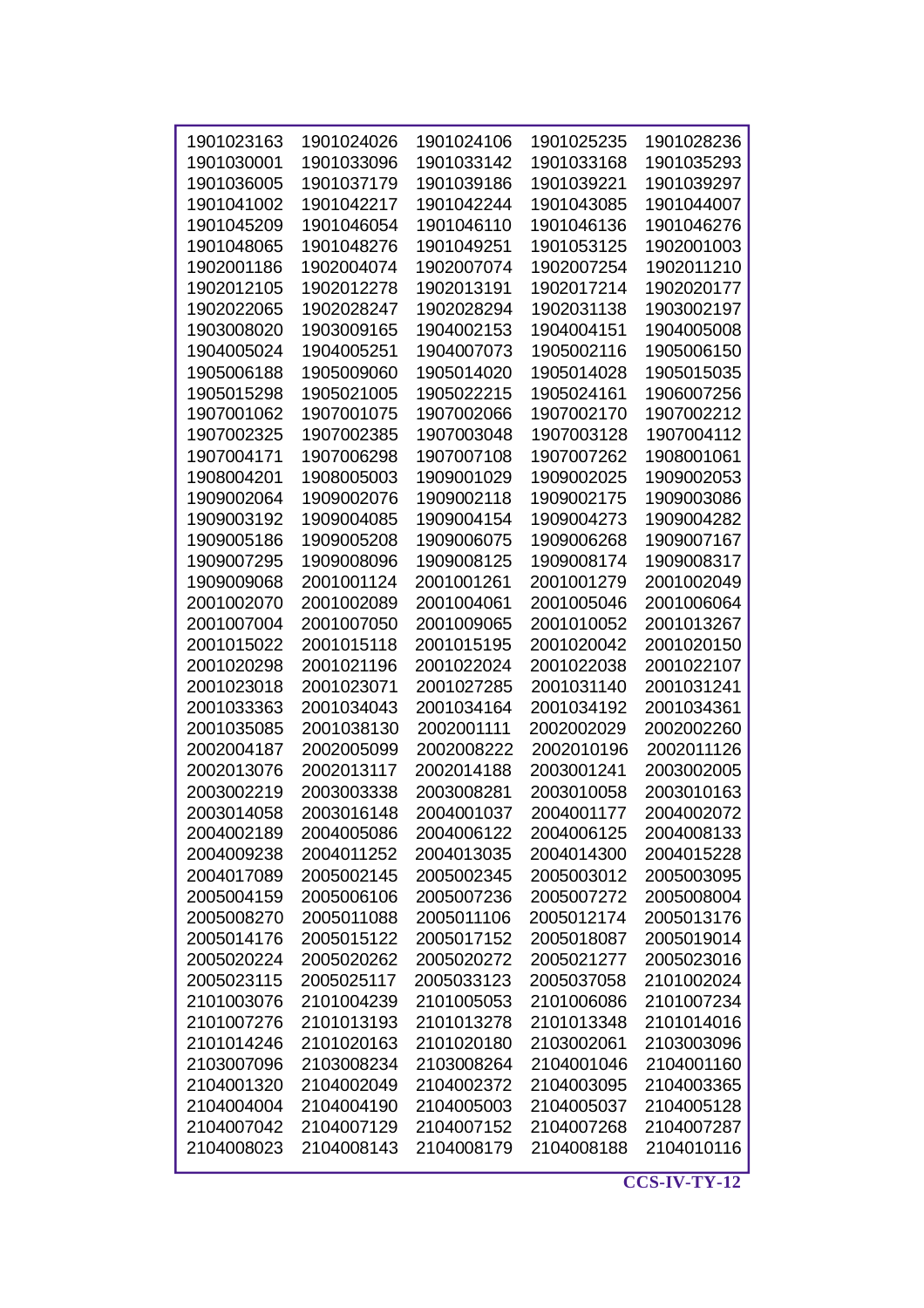| 2106001092 | 2106001246 | 2106002127 | 2106003049 | 2106003134 |
|------------|------------|------------|------------|------------|
| 2106003145 | 2106003148 | 2106004258 | 2106004270 | 2106005017 |
| 2106005153 | 2106005242 | 2106006138 | 2106006184 | 2106006300 |
| 2106007020 | 2106008030 | 2106008042 | 2106008046 | 2106008096 |
| 2106008102 | 2106008221 | 2106008300 | 2106009084 | 2106010005 |
| 2106010038 | 2106010164 | 2106011027 | 2106011034 | 2106011187 |
| 2106012038 | 2106013207 | 2106013236 | 2106013265 | 2106014050 |
| 2107001041 | 2107001218 | 2107003082 | 2107003276 | 2107005103 |
| 2107005174 | 2107006258 | 2107007028 | 2107009264 | 2108001090 |
| 2108001246 | 2108001295 | 2108003035 | 2108003167 | 2108004151 |
| 2108004251 | 2108005152 | 2108005211 | 2108008154 | 2108008183 |
| 2108011063 | 2108011128 | 2109003342 | 2109005268 | 2109007072 |
| 2109009072 | 2110001210 | 2110002351 | 2110003001 | 2110003217 |
|            |            |            |            |            |
| 2110004034 | 2110004251 | 2110005106 | 2110006211 | 2110006260 |
| 2110006298 | 2110007109 | 2110007117 | 2110007280 | 2110008003 |
| 2110008105 | 2110008129 | 2110008142 | 2110008231 | 2110009142 |
| 2110009228 | 2110009230 | 2110010105 | 2110010182 | 2111002285 |
| 2111003024 | 2111003085 | 2111003206 | 2111004067 | 2111004189 |
| 2111005124 | 2111006010 | 2111006028 | 2111007040 | 2201001006 |
| 2201001104 | 2201001270 | 2201002215 | 2201003006 | 2201005052 |
| 2201005152 | 2201005228 | 2201006206 | 2201007067 | 2201017219 |
| 2201021200 | 2201022140 | 2201024006 | 2201026124 | 2201026220 |
| 2201028027 | 2201028157 | 2201031256 | 2201032006 | 2201036285 |
| 2201044272 | 2201047140 | 2201050239 | 2202001314 | 2202002033 |
| 2202002082 | 2202002122 | 2202003294 | 2202004013 | 2202004046 |
| 2202004159 | 2202004206 | 2202004264 | 2202005008 | 2202005070 |
| 2202005196 | 2202005238 | 2202005254 | 2202006034 | 2202006142 |
| 2202006147 | 2202006278 | 2202006287 | 2202007016 | 2202007187 |
| 2202007224 | 2202007236 | 2202008106 | 2202008122 | 2202008200 |
| 2202009245 | 2202010077 | 2202011001 | 2202011002 | 2202013003 |
| 2202013088 | 2202013117 | 2202013147 | 2202014020 | 2202014026 |
| 2202014099 | 2202014248 | 2202015239 | 2202016004 | 2202016054 |
| 2202016083 | 2202016099 | 2202017008 | 2202017276 | 2202017347 |
|            |            |            |            |            |
| 2202018064 | 2202018195 | 2202018270 | 2202019171 | 2202019300 |
| 2202019301 | 2202020018 | 2202020107 | 2202020264 | 2202020279 |
| 2202021291 | 2202021353 | 2202022246 | 2202022295 | 2202022340 |
| 2202022373 | 2202023002 | 2202024083 | 2202024181 | 2202025180 |
| 2202025233 | 2202027017 | 2202027234 | 2203006275 | 2203008047 |
| 2204001130 | 2204001249 | 2204001259 | 2204001262 | 2204001282 |
| 2204002048 | 2204002200 | 2204002212 | 2204002267 | 2204003095 |
| 2204003106 | 2204003132 | 2204003265 | 2204004064 | 2204004250 |
| 2204005056 | 2204005102 | 2204005187 | 2204005206 | 2204005298 |
| 2204006062 | 2204006112 | 2204006133 | 2204007287 | 2204008021 |
| 2204009192 | 2204010196 | 2204011024 | 2204011042 | 2204011083 |
| 2204011252 | 2204012136 | 2204012149 | 2204014286 | 2204016188 |
| 2204017174 | 2204017256 | 2204018039 | 2204020116 | 2205001020 |
| 2205001108 | 2205003001 | 2205003249 | 2205004126 | 2205005050 |
| 2205005092 | 2205005190 | 2205006028 | 2205006077 | 2205006188 |
| 2205006300 | 2205007056 | 2205007059 | 2205007150 | 2205007183 |
|            |            |            |            |            |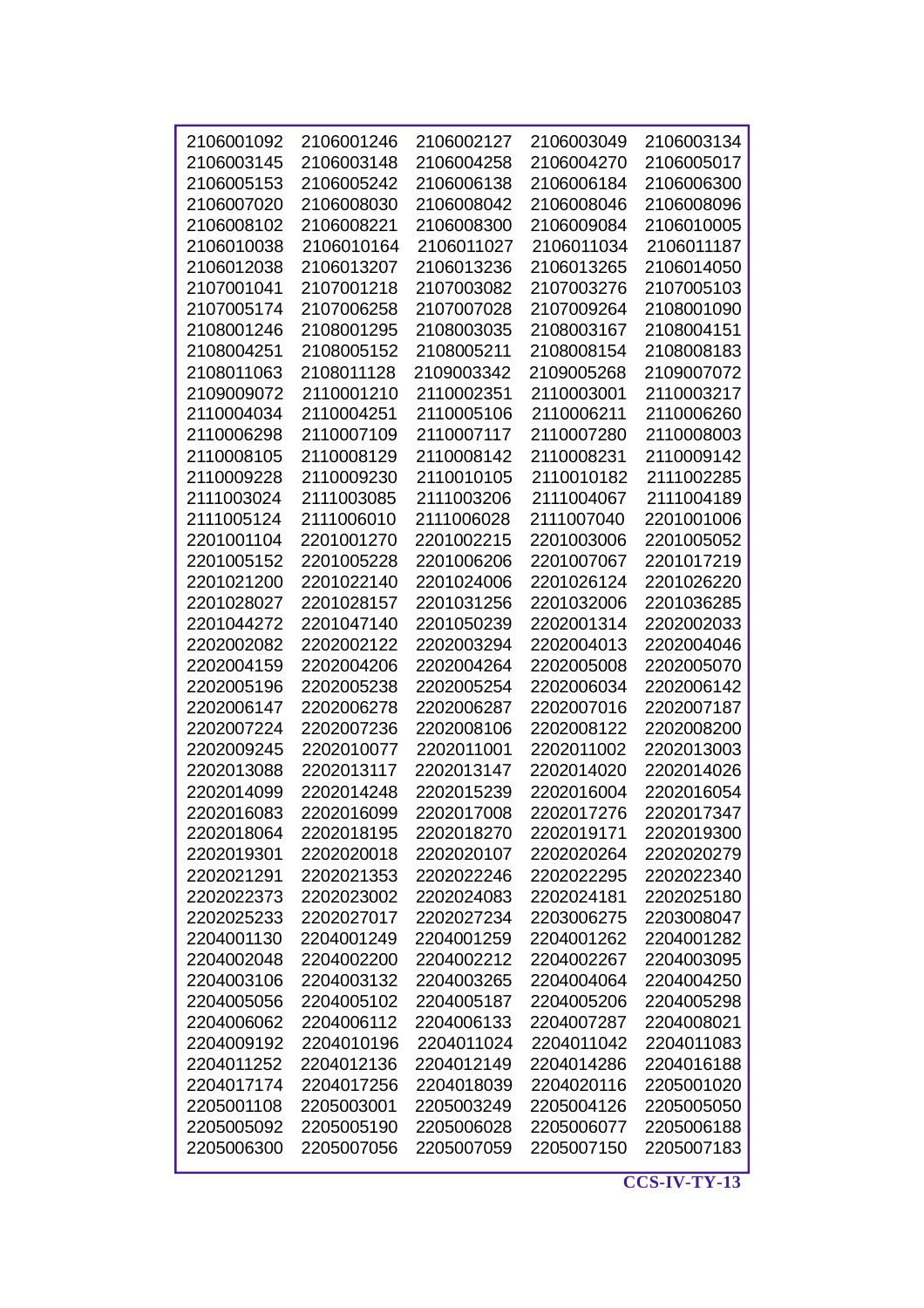| 2205007298 | 2205007389 | 2205008068 | 2205008090 | 2205008160 |
|------------|------------|------------|------------|------------|
| 2205008268 | 2205008296 | 2205009078 | 2205009292 | 2205010027 |
| 2205011056 | 2205011142 | 2205011174 | 2205012022 | 2205012101 |
| 2205012136 | 2205012193 | 2205012212 | 2205012252 | 2205012389 |
| 2205013161 | 2205014033 | 2205014040 | 2205014144 | 2205014152 |
| 2205014191 | 2205015023 | 2205016046 | 2205016117 | 2206002271 |
| 2207001068 | 2207001093 | 2207001392 | 2207002114 | 2207004314 |
| 2207006010 | 2207006022 | 2207006106 | 2207006258 | 2207007253 |
| 2207008045 | 2207010128 | 2207010132 | 2207012098 | 2207012264 |
| 2207013006 | 2207013245 | 2207014108 | 2207014284 | 2208001099 |
| 2208002282 | 2208003007 | 2208003205 | 2208004048 | 2208005298 |
| 2208006079 | 2208006132 | 2209001026 | 2209001133 | 2209002122 |
| 2209002161 | 2209003112 | 2209003292 | 2210003278 | 2211001120 |
| 2211001300 | 2211002086 | 2211002138 | 2211003037 | 2211003068 |
| 2211003207 | 2211003335 | 2211004173 | 2301003090 | 2301003166 |
| 2301004188 | 2301005056 | 2301006085 | 2301007138 | 2301010184 |
| 2301010198 | 2301014122 | 2301014228 | 2301016162 | 2301016292 |
| 2301020026 | 2301021281 | 2301022113 | 2301024283 | 2302003060 |
| 2303002174 | 2303004201 | 2303005239 | 2303009182 | 2303010151 |
| 2303010254 | 2303013020 | 2303016249 | 2303018185 | 2303020065 |
| 2304002325 | 2304003058 | 2304003280 | 2304004142 | 2304005123 |
| 2304006054 | 2304006180 | 2304007120 | 2304008156 | 2305004093 |
| 2306001095 | 2306006055 | 2306008187 | 2306009057 | 2306009227 |
| 2306010212 | 2306011079 | 2306011242 | 2306013136 | 2306013190 |
| 2306014106 | 2307002002 | 2307002039 | 2307003156 | 2401001132 |
| 2401001235 | 2401002009 | 2401002027 | 2401003279 | 2401004235 |
| 2401004248 | 2401005174 | 2401005215 | 2401006201 | 2401008075 |
| 2401009172 | 2401009349 | 2401010001 | 2401011158 | 2401014326 |
| 2401016107 | 2401017069 | 2401017073 | 2401017124 | 2401017158 |
| 2401017214 | 2401018228 | 2401018284 | 2401019110 | 2401019189 |
| 2401020103 | 2401020144 | 2401020258 | 2401022199 | 2401023273 |
| 2401024001 | 2401024060 | 2401024111 | 2401025123 | 2401025275 |
| 2401026112 | 2401026186 | 2401027161 | 2401027248 | 2401027347 |
| 2401027396 | 2401028304 | 2401028324 | 2401028340 | 2401029153 |
| 2401029164 | 2401030080 | 2401031011 | 2401031122 | 2401031133 |
| 2401031284 | 2401032190 | 2401033006 | 2401033144 | 2401033395 |
| 2401034158 | 2401035055 | 2401035128 | 2401035136 | 2401035235 |
| 2401035242 | 2401036101 | 2401036111 | 2401037252 | 2401038152 |
| 2401038240 | 2401039067 | 2401039124 | 2401039170 | 2401040186 |
| 2401040236 | 2401041121 | 2401041125 | 2401042170 | 2401043095 |
| 2401045169 | 2401046075 | 2401046114 | 2401046117 | 2401046212 |
| 2401047017 | 2401047297 | 2401048003 | 2401049019 | 2401049234 |
| 2401054099 | 2401058173 | 2401059124 | 2403001086 | 2403002216 |
| 2403005183 | 2403006038 | 2403006122 | 2403007229 | 2403007254 |
| 2403008206 | 2403008235 | 2403009243 | 2403011159 | 2403011294 |
| 2403012017 | 2403013046 | 2403013080 | 2403014175 | 2403015227 |
| 2403016001 | 2403017096 | 2403018079 | 2403018260 | 2403019162 |
| 2403019271 | 2403020241 | 2403021059 | 2403021112 | 2403022138 |
| 2403023027 | 2403024038 | 2403026065 | 2403026216 | 2403027040 |
|            |            |            |            |            |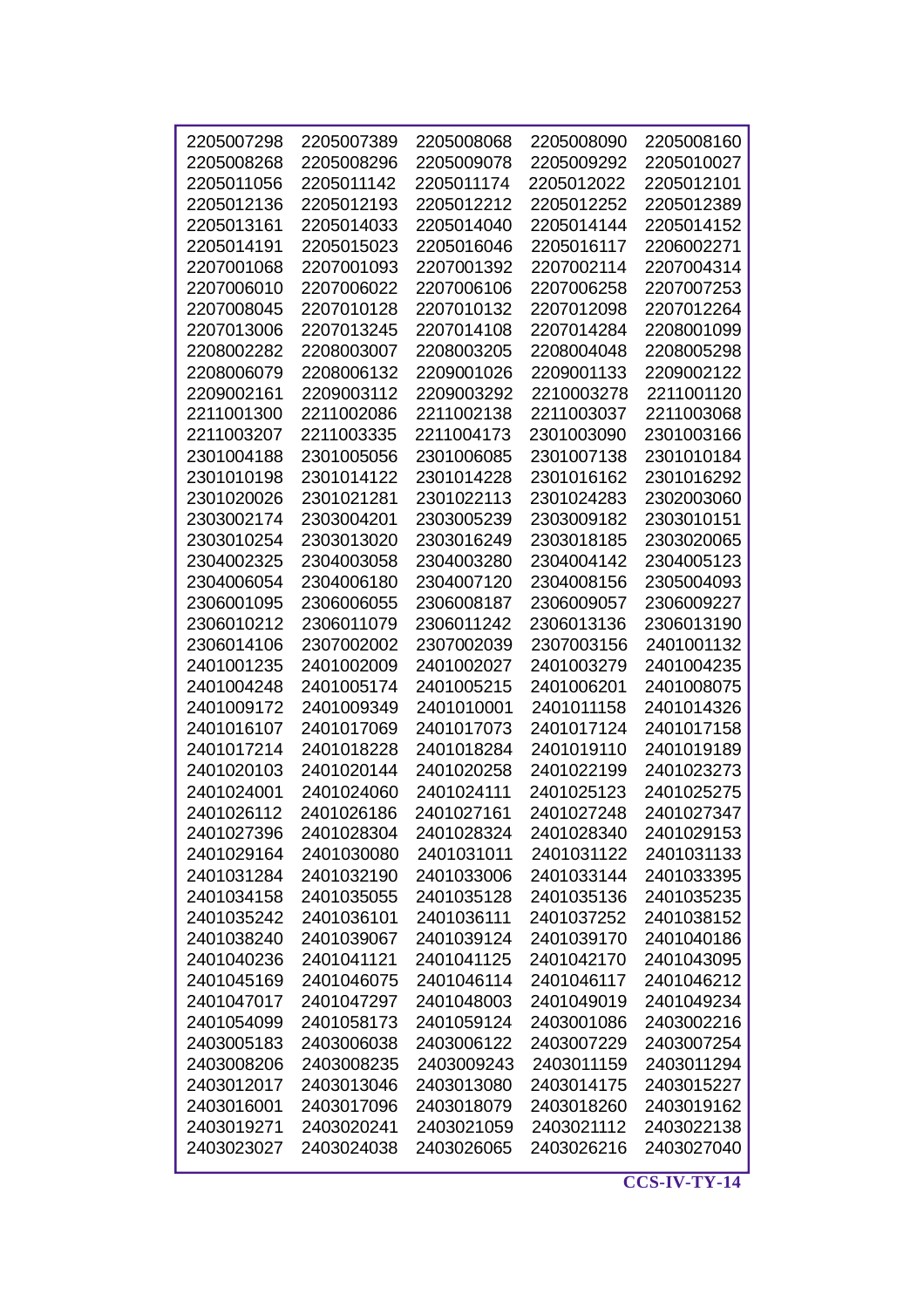| 2403028111 | 2403028238 | 2403029195 | 2403030132 | 2403031029 |
|------------|------------|------------|------------|------------|
| 2403032009 | 2404001187 | 2404006020 | 2404006099 | 2405002036 |
| 2405002103 | 2405003113 | 2405007236 | 2405008076 | 2406001076 |
| 2406001244 | 2406003114 | 2406003192 | 2406003194 | 2406005030 |
| 2406006009 | 2406007253 | 2406007289 | 2406008099 | 2407001292 |
| 2407002157 | 2407004186 | 2407004280 | 2407005069 | 2407006164 |
| 2407007246 | 2407008023 | 2407008221 | 2407008278 | 2407009236 |
| 2407010208 | 2407010218 | 2407012062 | 2407013154 | 2407015023 |
| 2407015296 | 2407016187 | 2408001130 | 2408001232 | 2408003031 |
| 2408005174 | 2408009223 | 2408011021 | 2501001077 | 2501001210 |
| 2501002076 | 2501002231 | 2501002256 | 2501004098 | 2501004172 |
| 2501004222 | 2501004287 | 2501005038 | 2501006056 | 2501006347 |
| 2501008081 | 2501009142 | 2501010202 | 2501011266 | 2501012156 |
| 2501012289 | 2501013133 | 2501014118 | 2501014273 | 2501016134 |
| 2501017245 | 2501018067 | 2501018178 | 2501018194 | 2501018238 |
| 2501021015 | 2501021278 | 2501022070 | 2501024121 | 2501024139 |
| 2501025284 | 2501026104 | 2502001202 | 2502001345 | 2502003099 |
| 2502003153 | 2502004118 | 2502004284 | 2502006055 | 2502010014 |
| 2502014381 | 2503002078 | 2503003121 | 2503003160 | 2503009166 |
| 2504001243 | 2504003292 | 2504005136 | 2504005175 | 2504006082 |
| 2504007228 | 2504009113 | 2504010033 | 2504010036 | 2504010219 |
| 2504010312 | 2504011009 | 2504013026 | 2504014245 | 2504014268 |
| 2504015194 | 2504017266 | 2504018031 | 2504019246 | 2505001014 |
| 2505002005 | 2505002262 | 2505002292 | 2505003072 | 2505003352 |
| 2505004002 | 2505004072 | 2505004213 | 2505005182 | 2505006227 |
| 2505007279 | 2505008113 | 2505008143 | 2505008165 | 2505008174 |
| 2505009279 | 2505010061 | 2505011002 | 2505011242 | 2505012024 |
| 2505012173 | 2505013052 | 2505014221 | 2505015069 | 2505016148 |
| 2506004027 | 2506007208 | 2506008253 | 2506009076 | 2506009149 |
| 2506011120 | 2506012174 | 2506014032 | 2506014058 | 2506014131 |
| 2506015155 | 2506016027 | 2507001118 | 2507002028 | 2507006150 |
| 2507008196 | 2507010099 | 2507014113 | 2507014275 | 2507015213 |
| 2507016228 | 2507016267 | 2507020168 | 2507022217 | 2508001019 |
| 2508001079 | 2508001116 | 2508001170 | 2508003242 | 2508003288 |
| 2508004214 | 2508005136 | 2508005300 | 2508006011 | 2508006238 |
| 2508007040 | 2508007073 | 2508007099 | 2508007138 | 2508007250 |
| 2508009040 | 2508009085 | 2508009132 | 2508011178 | 2508012095 |
| 2508012192 | 2509001038 | 2509001277 | 2509001337 | 2509001343 |
| 2509002294 | 2509003191 | 2509003226 | 2509003275 | 2509004011 |
| 2509004052 | 2509004194 | 2509005252 | 2509005256 | 2509006167 |
| 2509007185 | 2509007310 | 2509008186 | 2509008284 | 2509009084 |
| 2509010090 | 2509010122 | 2509010123 | 2509010351 | 2509010382 |
| 2509010394 | 2509011079 | 2509011108 | 2509011130 | 2509011172 |
| 2509012030 | 2509012135 | 2509012246 | 2509013056 | 2509013150 |
| 2509014297 | 2509015016 | 2509015037 | 2509016234 | 2509016261 |
| 2509016393 | 2509017005 | 2509017182 | 2509018012 | 2509018032 |
| 2509018057 | 2509018064 | 2509018160 | 2509018284 | 2509018347 |
| 2509019113 | 2509019141 | 2509019215 | 2509020062 | 2509021012 |
| 2509021285 | 2509021376 | 2509022024 | 2509022092 | 2509022248 |
|            |            |            |            |            |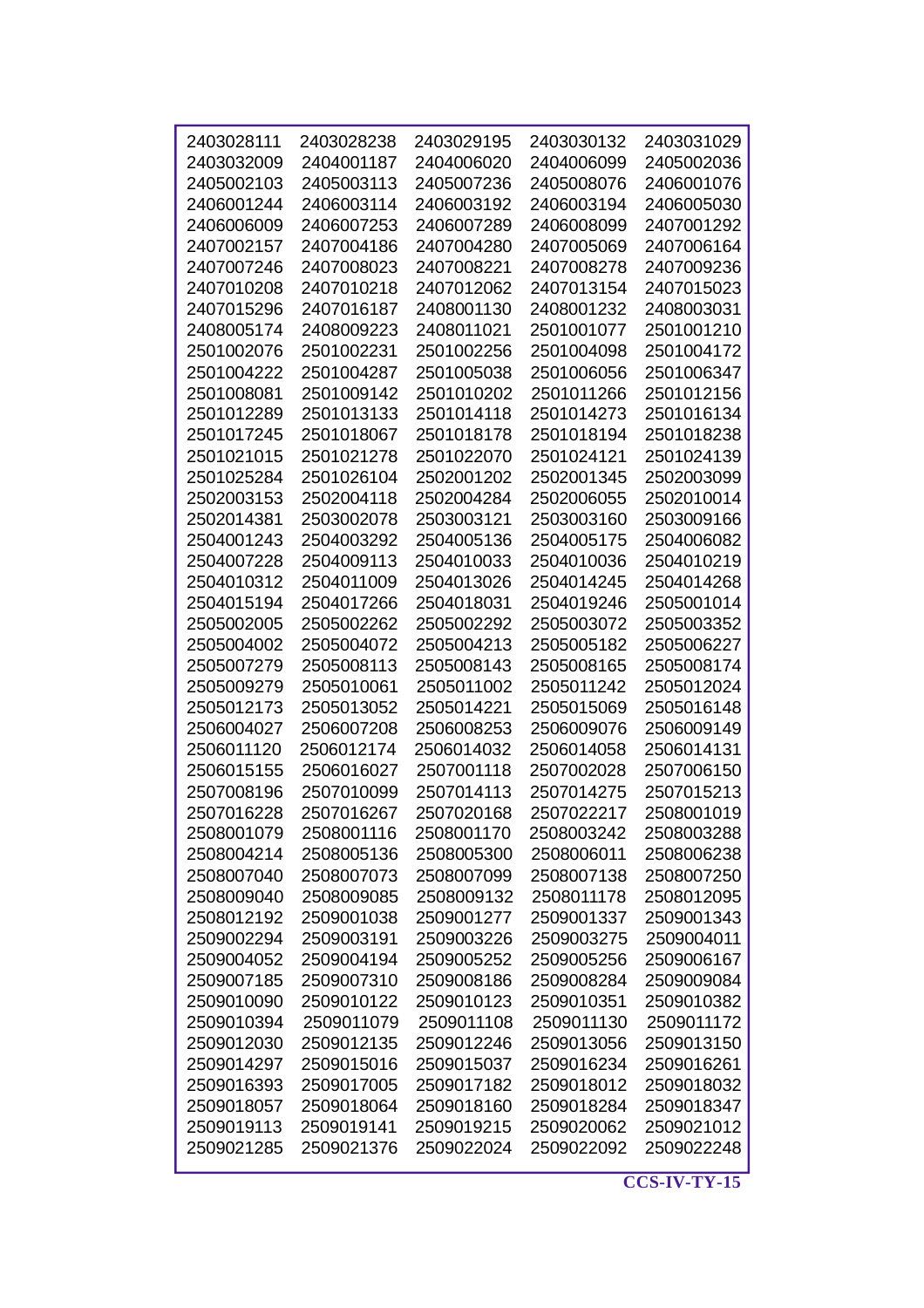| 2509023129 | 2509023142               | 2509023264 | 2509024080 | 2509024100 |
|------------|--------------------------|------------|------------|------------|
| 2509025198 | 2509026080               | 2509026203 | 2509026272 | 2509026298 |
| 2509027049 | 2509027111               | 2509027164 | 2509029272 | 2510002282 |
| 2510004167 | 2510004174               | 2510005038 | 2510006003 | 2510006117 |
| 2510006178 | 2510010015               | 2510010051 | 2510011135 | 2510011184 |
| 2510011289 | 2510012041               | 2510013096 | 2510014289 | 2510016101 |
| 2510016159 | 2510017053               | 2510017191 | 2510022256 | 2510027119 |
| 2601002282 | 2601003159               | 2601004066 | 2601004302 | 2601005179 |
| 2601005205 | 2601005270               | 2601009214 | 2601011209 | 2601012095 |
| 2601013106 | 2601013142               | 2601014208 | 2601015033 | 2601016092 |
| 2601017017 | 2601017028               | 2601021146 | 2602001224 | 2602002028 |
| 2602002195 | 2602003162               | 2602003246 | 2602004014 | 2602004189 |
| 2602005068 | 2602005077               | 2602005182 | 2602007104 | 2602008006 |
| 2602008310 | 2602011281               | 2602012027 | 2602012044 | 2602013077 |
| 2603001373 |                          |            |            |            |
| 2603004132 | 2603002018<br>2603004191 | 2603002150 | 2603002195 | 2603002250 |
|            |                          | 2603004226 | 2603005010 | 2603005077 |
| 2603006324 | 2603007065               | 2603007368 | 2603008096 | 2603008164 |
| 2603009093 | 2603010072               | 2603011181 | 2603012162 | 2603012273 |
| 2603012336 | 2603014088               | 2603014094 | 2603014125 | 2603015102 |
| 2603016068 | 2603017074               | 2603018096 | 2603018130 | 2603019068 |
| 2603020093 | 2603020111               | 2603020181 | 2603022008 | 2603022072 |
| 2603023003 | 2603025169               | 2603027014 | 2604002264 | 2604005022 |
| 2604005045 | 2605001189               | 2605001208 | 2605001279 | 2605001281 |
| 2605002247 | 2605003063               | 2605004146 | 2605004155 | 2605004162 |
| 2605005153 | 2605005181               | 2605006347 | 2605007070 | 2605007145 |
| 2605007258 | 2605008061               | 2605009107 | 2605009124 | 2605010277 |
| 2605012036 | 2605013168               | 2605013171 | 2605013247 | 2605014188 |
| 2605014298 | 2605016110               | 2605016141 | 2605018014 | 2605018100 |
| 2605018252 | 2605018292               | 2605019078 | 2605019225 | 2605020097 |
| 2605020245 | 2605021218               | 2605022238 | 2605023040 | 2605023179 |
| 2605024224 | 2605025082               | 2605026222 | 2605028078 | 2605028139 |
| 2605028237 | 2605030386               | 2605031112 | 2605032152 | 2605033183 |
| 2605033381 | 2605034140               | 2605034195 | 2605034222 | 2605035030 |
| 2605036207 | 2605038045               | 2605038218 | 2605038239 | 2605038367 |
| 2605039131 | 2605040001               | 2605040057 | 2605040246 | 2605040353 |
| 2605041052 | 2605041203               | 2605041273 | 2605043040 | 2605043085 |
| 2605043100 | 2605043136               | 2605043255 | 2605044135 | 2605045063 |
| 2605045107 | 2605045255               | 2605047050 | 2605047150 | 2605051047 |
| 2605053219 | 2605057161               | 2605059119 | 2605059175 | 2605060130 |
| 2605060240 | 2605060269               | 2607002208 | 2607002209 | 2607002241 |
| 2607003083 | 2607003284               | 2607003296 | 2607004037 | 2607004158 |
| 2607005017 | 2607005074               | 2607005100 | 2607005257 | 2607006041 |
| 2607006093 | 2607006095               | 2607007013 | 2607008057 | 2607008190 |
| 2607008285 | 2607008392               | 2607009081 | 2607009332 | 2607009352 |
| 2607009374 | 2607010022               | 2607010186 | 2607012021 | 2607012119 |
| 2607013054 | 2607015106               | 2607015116 | 2607017221 | 2607017274 |
| 2607018004 | 2607018258               | 2607019185 | 2607020128 | 2607021072 |
| 2607021258 | 2607022049               | 2607023039 | 2607023072 | 2607023125 |
| 2607025026 | 2607026254               | 2607026282 | 2607027279 | 2607028055 |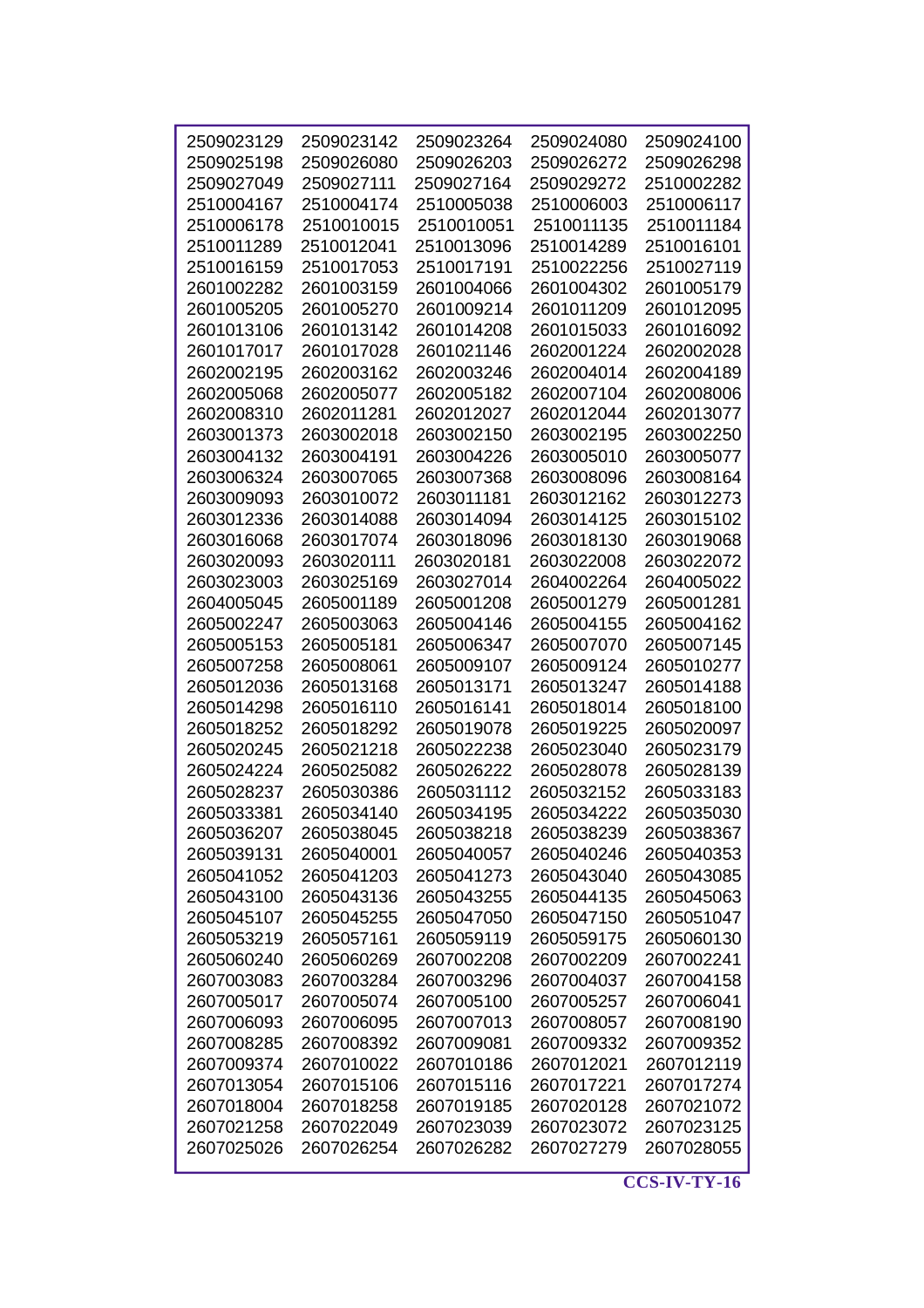| 2607028221 | 2607028256 | 2607028289 | 2607031300 | 2607033057 |
|------------|------------|------------|------------|------------|
| 2607033062 | 2607033203 | 2607034168 | 2607036056 | 2607036181 |
| 2607037262 | 2607038197 | 2607039013 | 2607039220 | 2607040054 |
| 2607040056 | 2607040186 | 2607041048 | 2607041232 | 2607041238 |
| 2607041298 | 2607042155 | 2607043153 | 2607043175 | 2607043177 |
| 2607045032 | 2608001080 | 2608002289 | 2608003275 | 2608005106 |
| 2608005120 | 2608006018 | 2608006232 | 2608007019 | 2608007036 |
| 2608011029 | 2608011067 | 2608011151 | 2608013024 | 2608013194 |
| 2608013205 | 2608015078 | 2609001061 | 2609001118 | 2609002228 |
| 2609002234 | 2609002390 | 2609002396 | 2609003148 | 2609004055 |
| 2609004190 | 2609004338 | 2609005003 | 2609005134 | 2609005136 |
| 2609005148 | 2609006034 | 2609006050 | 2609006294 | 2609007077 |
| 2609007206 | 2609007216 | 2609007255 | 2609007291 | 2609008008 |
| 2609008103 | 2609008110 | 2609008128 | 2609008143 | 2609010079 |
| 2609010300 | 2609011065 | 2609011135 | 2610002084 | 2610004130 |
| 2610005080 | 2610005110 | 2610006008 | 2610006165 | 2610006283 |
| 2610006322 | 2610006334 | 2610007100 | 2610007248 | 2610010082 |
| 2610010255 | 2610011067 | 2610011074 | 2610012004 | 2610013198 |
| 2610013271 | 2610013290 | 2610013313 | 2610014154 | 2610015022 |
| 2610015063 | 2610016088 | 2610017061 | 2610019044 | 2610019074 |
| 2610020006 | 2610020122 | 2610020162 | 2610021030 | 2610021102 |
| 2610021108 | 2610022031 | 2610022176 | 2610023016 | 2610024050 |
|            |            |            |            |            |
| 2610024247 | 2610024287 | 2610026294 | 2610028193 | 2610031121 |
| 2610032109 | 2610032112 | 2610032143 | 2610033056 | 2610033361 |
| 2610035215 | 2610036101 | 2611008194 | 2611011110 | 2611011123 |
| 2612001058 | 2612003164 | 2612003302 | 2612006080 | 2612008007 |
| 2612008042 | 2612009087 | 2612010070 | 2613001032 | 2613001174 |
| 2613002186 | 2613003102 | 2613005050 | 2613005120 | 2613008217 |
| 2614001155 | 2614001246 | 2614001258 | 2614002040 | 2614003001 |
| 2614003024 | 2614003071 | 2614003102 | 2614003112 | 2614004023 |
| 2614006116 | 2614006211 | 2614006288 | 2614007052 | 2614008212 |
| 2614008246 | 2614008262 | 2614008292 | 2614011001 | 2614011040 |
| 2614011241 | 2614013092 | 2614013290 | 2614014034 | 2614014063 |
| 2614014152 | 2614016114 | 2614017236 | 2614018180 | 2614018204 |
| 2614018220 | 2614019138 | 2614019169 | 2614019189 | 2614020013 |
| 2614020111 | 2614020134 | 2614020140 | 2614020281 | 2614021033 |
| 2614021119 | 2614021148 | 2614021189 | 2614021209 | 2614021236 |
| 2614022015 | 2615002089 | 2615002238 | 2615005062 | 2616002055 |
| 2616003060 | 2616003096 | 2616003267 | 2616005110 | 2616005299 |
| 2701001153 | 2701002218 | 2701002222 | 2701003202 | 2701004147 |
| 2701004379 | 2701005023 | 2701005171 | 2701005178 | 2701006221 |
| 2701006230 | 2701006278 | 2701007170 | 2701008007 | 2701008268 |
| 2701008270 | 2701008369 | 2701009139 | 2701009274 | 2701009357 |
| 2701010043 | 2701010277 | 2701011088 | 2701012119 | 2701012252 |
| 2701012299 | 2701013118 | 2701015226 | 2701015229 | 2701015291 |
| 2701016032 | 2701018260 | 2701020005 | 2701020087 | 2701020146 |
| 2701020211 | 2701020259 | 2701021052 | 2701021194 | 2701021199 |
| 2701023157 | 2701023178 | 2701023253 | 2701024032 | 2701024126 |
| 2701024224 | 2701024300 | 2701025162 | 2701026246 | 2701026294 |
|            |            |            |            |            |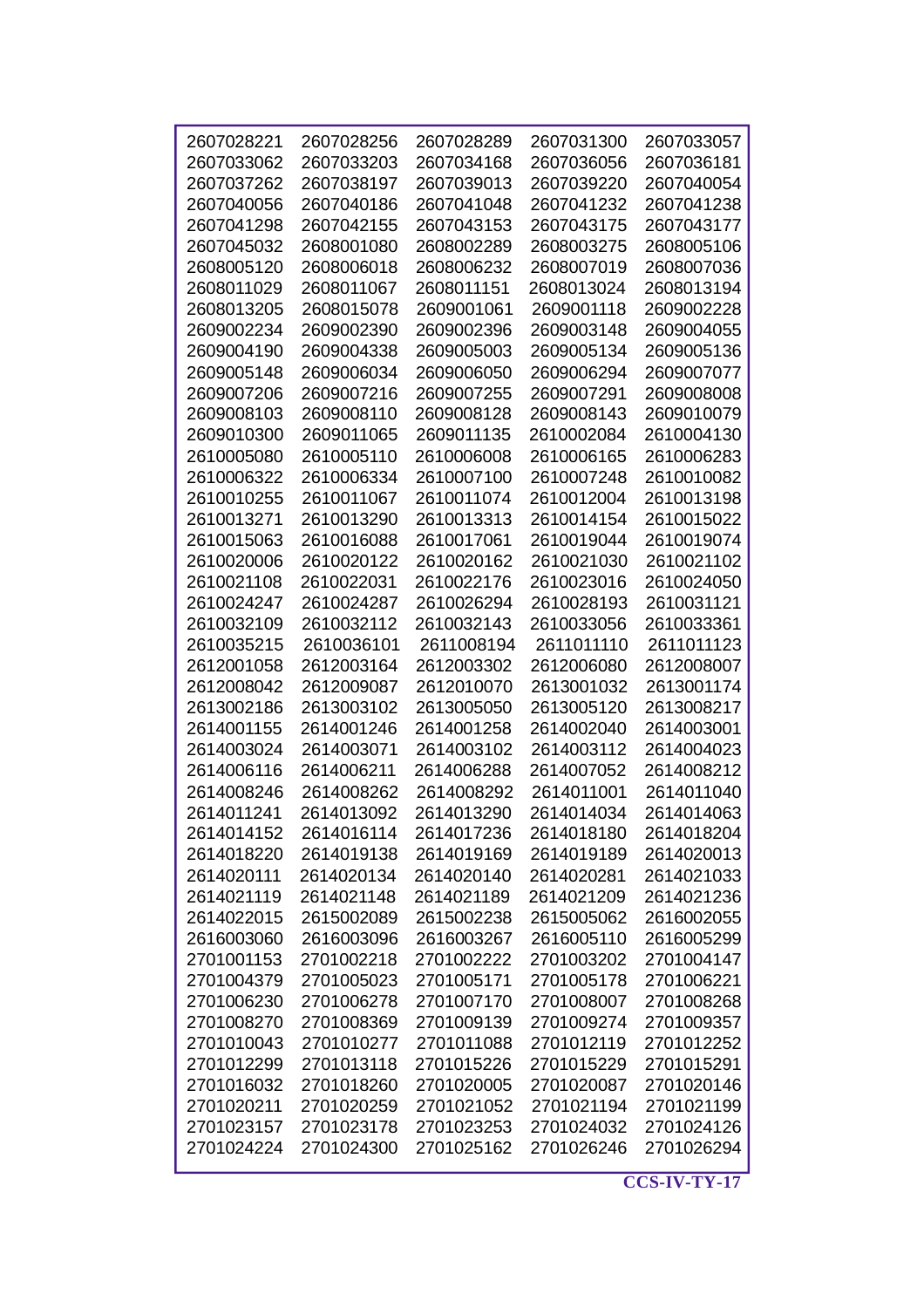| 2701028064 | 2701028277 | 2701029193 | 2701032118 | 2701033203 |
|------------|------------|------------|------------|------------|
| 2701034140 | 2701036036 | 2701036304 | 2701041126 | 2701042342 |
| 2702004194 | 2702006163 | 2703001037 | 2703001116 | 2703001160 |
| 2703001224 | 2703001230 | 2703002157 | 2703002168 | 2703002230 |
| 2703006013 | 2703007151 | 2703007206 | 2703007256 | 2703008110 |
| 2703009157 | 2703009216 | 2703010213 | 2703011049 | 2703011145 |
| 2703011211 | 2703011217 | 2703012058 | 2703012159 | 2703012222 |
| 2703012239 | 2703013174 | 2703014074 | 2703014162 | 2703014218 |
| 2703014225 | 2703015038 | 2703015127 | 2703015206 | 2703015252 |
| 2703015263 | 2703017177 | 2703017184 | 2703018021 | 2703018103 |
| 2703018105 | 2703019015 | 2703019038 | 2703023220 | 2704001140 |
| 2704002256 | 2704003279 | 2704005107 | 2704008155 | 2704008289 |
| 2704009297 | 2704013049 | 2704013059 | 2704016021 | 2704019153 |
| 2704020176 | 2704021030 | 2704021130 | 2704021190 | 2704024288 |
| 2704026004 | 2704026020 | 2704026030 | 2704026191 | 2705003008 |
| 2705003212 | 2705004056 | 2705006096 | 2705007094 | 2705007108 |
| 2705008208 | 2705008243 | 2705008245 | 2705008267 | 2705009109 |
| 2705010013 | 2705011148 | 2705012195 | 2705013151 | 2705013248 |
| 2705016002 | 2705017048 | 2705020143 | 2706001234 | 2706001293 |
| 2706002257 | 2706002263 | 2706004115 | 2706006104 | 2706007108 |
| 2706009204 | 2706009400 | 2706012215 | 2707001076 | 2707002025 |
|            |            |            |            |            |
| 2707003057 | 2707003187 | 2707004209 | 2707004241 | 2707006182 |
| 2707008261 | 2707008272 | 2707009056 | 2707009077 | 2707009084 |
| 2707009235 | 2707009263 | 2707010036 | 2707010160 | 2707010192 |
| 2707011226 | 2707014050 | 2707015004 | 2707015125 | 2707016085 |
| 2707016203 | 2707016255 | 2707017131 | 2707019058 | 2707019091 |
| 2707019209 | 2707019233 | 2707019378 | 2707020067 | 2707020094 |
| 2707020160 | 2707022222 | 2707022281 | 2707023157 | 2707024194 |
| 2707024278 | 2707025104 | 2707026137 | 2707026222 | 2707026317 |
| 2707026340 | 2707027001 | 2707027085 | 2707027092 | 2707027142 |
| 2707029174 | 2707029196 | 2707030165 | 2707030166 | 2707032072 |
| 2707032259 | 2707032296 | 2707035014 | 2707035286 | 2707037257 |
| 2708001161 | 2708002088 | 2708002130 | 2708002232 | 2708003128 |
| 2708004175 | 2708005162 | 2708006108 | 2708006195 | 2708006263 |
| 2708007179 | 2708007188 | 2708008009 | 2708009113 | 2708009248 |
| 2708010027 | 2708010298 | 2708011026 | 2708011092 | 2708011135 |
| 2708011222 | 2708012102 | 2708012183 | 2710001272 | 2710001292 |
| 2710002232 | 2710003208 | 2710004253 | 2710004256 | 2710005288 |
| 2710006032 | 2710006073 | 2710006278 | 2710006296 | 2710007096 |
| 2710007187 | 2710007338 | 2710008138 | 2710008162 | 2710009025 |
| 2710009161 | 2710010009 | 2710010257 | 2710010311 | 2710010394 |
| 2710011051 | 2710011117 | 2710011271 | 2710011290 | 2710012016 |
| 2710013299 | 2710015005 | 2710015081 | 2710015288 | 2710016159 |
| 2710017111 | 2711001200 | 2711002019 | 2712001102 | 2712003021 |
| 2712005118 | 2712006239 | 2713001034 | 2713001052 | 2713001062 |
| 2713001109 | 2713001261 | 2713001278 | 2713002030 | 2713002144 |
| 2713002265 | 2713003147 | 2713003159 | 2713003186 | 2713004007 |
|            | 2713004261 | 2713005053 |            |            |
| 2713004225 |            |            | 2713005060 | 2713005102 |
| 2713005159 | 2713006006 | 2713006015 | 2713006104 | 2713006154 |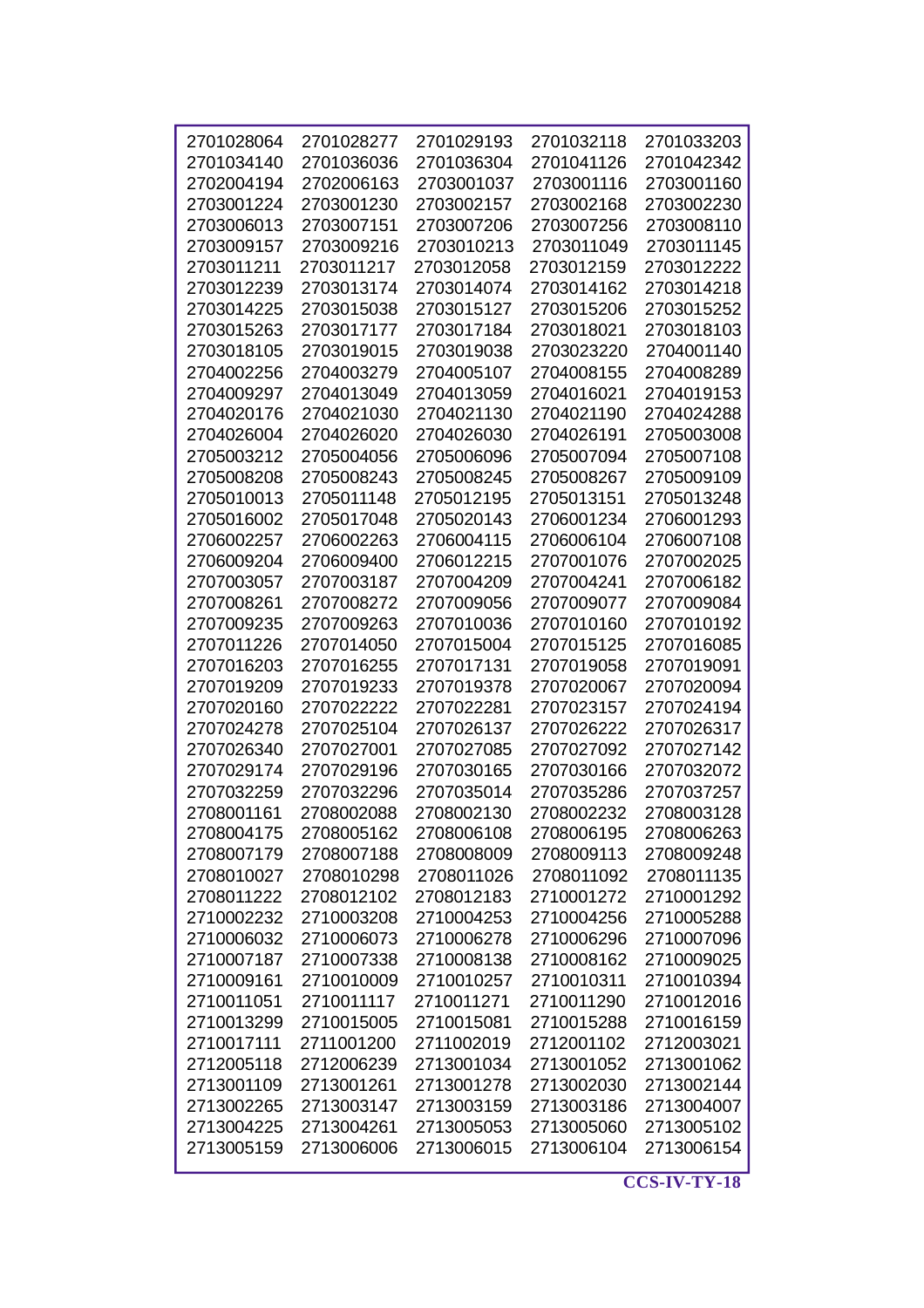| 2713007169 | 2713007225 | 2713007238 | 2713007239 | 2713007300 |
|------------|------------|------------|------------|------------|
| 2713008030 | 2713008041 | 2713008105 | 2713008106 | 2713008147 |
| 2713008183 | 2713009051 | 2713009115 | 2713009222 | 2713010101 |
| 2801002041 | 2801003138 | 2801003283 | 2801003296 | 2801003365 |
| 2801004102 | 2801004350 | 2801006166 | 2801008017 | 2801009087 |
| 2801010064 | 2801010125 | 2801012221 | 2801013090 | 2801013128 |
| 2801013290 | 2801013360 | 2801014001 | 2801014254 | 2801016142 |
| 2801017150 | 2801017164 | 2801017218 | 2801019103 | 2801020185 |
| 2801020299 | 2801021048 | 2801021090 | 2801021137 | 2801021154 |
| 2801022284 | 2801023002 | 2801024109 | 2801024111 | 2801024140 |
| 2801025069 | 2801026024 | 2801026098 | 2801026138 | 2801026242 |
|            |            |            |            |            |
| 2801027263 | 2801028248 | 2801028285 | 2801029097 | 2801030232 |
| 2801030260 | 2801032122 | 2801033102 | 2801033147 | 2801033278 |
| 2801035040 | 2801035170 | 2801036162 | 2801036269 | 2801038010 |
| 2801038113 | 2801038124 | 2801039036 | 2801039178 | 2801040216 |
| 2801040300 | 2801041273 | 2801042086 | 2801042254 | 2801042277 |
| 2801044108 | 2801045092 | 2801046074 | 2801046282 | 2801047016 |
| 2801048186 | 2801049024 | 2801050237 | 2801052071 | 2801053066 |
| 2801054022 | 2801055034 | 2801055102 | 2801055119 | 2801055148 |
| 2801055300 | 2801056032 | 2801056128 | 2801056134 | 2801057023 |
| 2801057038 | 2801057096 | 2801060100 | 2801060177 | 2801061086 |
| 2801061275 | 2801061278 | 2801062084 | 2801063065 | 2801063107 |
| 2801064037 | 2801064091 | 2801067284 | 2801068015 | 2801075199 |
| 2801076026 | 2801076037 | 2802003103 | 2802006029 | 2802008163 |
| 2802010228 | 2802013085 | 2802015286 | 2803006216 | 2803006257 |
| 2803007164 | 2803014024 | 2803015044 | 2803015046 | 2803015152 |
| 2803020283 | 2803027016 | 2803027117 | 2803028098 | 2803029252 |
| 2803034192 | 2803034213 | 2803034293 | 2804001131 | 2804002196 |
| 2804003008 | 2804003030 | 2804005080 | 2804005268 | 2804006219 |
| 2804007064 | 2804008142 | 2804010040 | 2804014271 | 2805004118 |
| 2805007168 | 2805007188 | 2805008299 | 2805009196 | 2805009288 |
| 2805010081 | 2805011001 | 2805011077 | 2805011136 | 2805013094 |
| 2805014185 | 2805014218 | 2805014268 | 2805015015 | 2805019209 |
| 2805020280 | 2805021220 | 2806002152 | 2806009191 | 2806012045 |
| 2806014064 | 2806015009 | 2806017306 | 2807007017 | 2807007224 |
| 2807012252 | 2808001150 | 2808002084 | 2808005048 | 2808005050 |
| 2808005224 | 2808008069 | 2808008079 | 2808009116 | 2808010116 |
| 2809004185 | 2809011128 | 2810002092 | 2810002134 | 2811001139 |
| 2812001133 | 2812002021 | 2812003131 | 2812003323 | 2812004132 |
| 2813001231 | 2813003003 | 2813004055 | 2813004184 | 2813005270 |
| 2813006179 | 2813006269 | 2813007122 | 2813007214 | 2813009150 |
| 2901002148 | 2901003284 | 2901004022 | 2901004122 | 2901006252 |
| 2901007096 | 2901007108 | 2901008006 | 2901010034 | 2901012006 |
| 2901013043 | 2901013046 | 2901013056 | 2901014028 | 2901014176 |
| 2901014359 | 2901014398 | 2901015252 | 2901015391 | 2901017378 |
| 2901018131 | 2901018276 | 2901020081 | 2901021061 | 2901021123 |
| 2901022114 | 2901024029 | 2901025052 | 2901025154 | 2901026075 |
| 2901027060 | 2901027094 | 2901028102 | 2901029053 | 2901031195 |
| 2902001029 | 2902001084 | 2902001121 | 2902001178 | 2902001284 |
|            |            |            |            |            |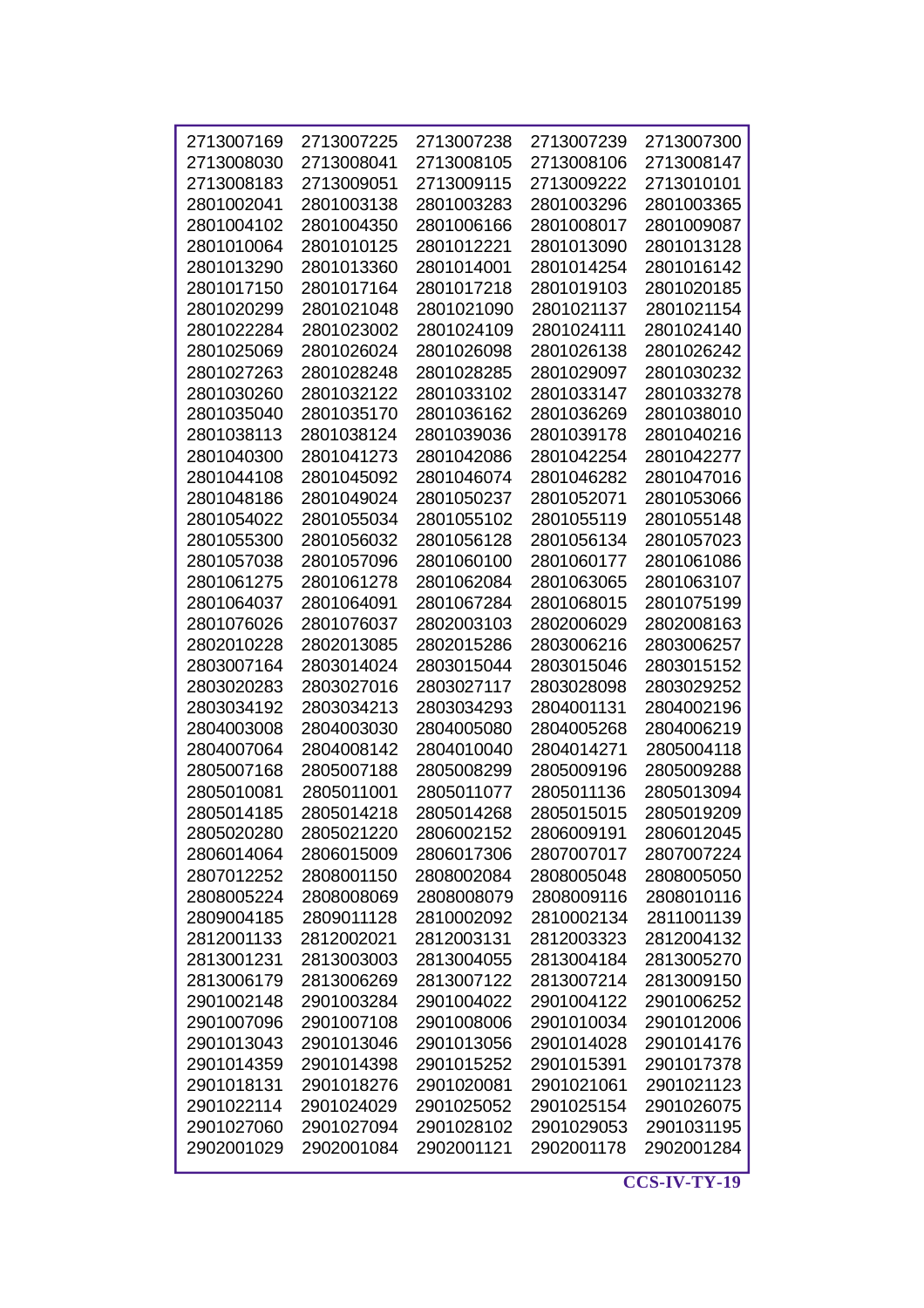| 2902002244 | 2902004076 | 2902004170 | 2902005061 | 2902005097 |
|------------|------------|------------|------------|------------|
| 2902005128 | 2902006032 | 2902006187 | 2902007090 | 2902007230 |
| 2902008125 | 2902008228 | 2902009088 | 2902009180 | 2902010016 |
| 2902010055 | 2902010266 | 2902011106 | 2902011318 | 2902011354 |
| 2902011372 | 2902013131 | 2902014146 | 2902014153 | 2902016159 |
| 2902017221 | 2902018007 | 2902018073 | 2902019062 | 2902020068 |
| 2902020078 | 2902020205 | 2902020258 | 2902020277 | 2902020286 |
| 2902021028 | 2902021030 | 2902021180 | 2902022242 | 2902023046 |
| 2902023089 | 2902024061 | 2902024096 | 2902024230 | 2902024269 |
| 2902025052 | 2902025112 | 2902025214 | 2902026006 | 2902026058 |
| 2902026071 | 2902026147 | 2902026267 | 2902027088 | 2902027144 |
| 2902029021 | 2902029055 | 2902029150 | 2902029151 | 2902030063 |
| 2903002108 | 2903002141 | 2903004066 | 2903004114 | 2903004138 |
| 2903004153 | 2903004180 | 2903006266 | 2903006273 | 2903007006 |
| 2903008038 | 2903008294 | 2903010080 | 2903010198 | 2903011072 |
| 2903011083 | 2903011088 | 2903011297 | 2904001092 | 2904001243 |
| 2904001272 | 2904002188 | 2904003025 | 2904004215 | 2904004298 |
| 2904005004 | 2904005281 | 2904006180 | 2904010042 | 2904013014 |
| 2904014038 | 2904014109 | 2904018162 |            |            |
|            |            |            | 2904022090 | 2904023169 |
| 2904024030 | 2904024040 | 2904024136 | 2904025073 | 2904027146 |
| 2904028214 | 2904028228 | 2904029234 | 2904031256 | 2904032015 |
| 2904032075 | 2904032176 | 2904035035 | 2904037191 | 2904038109 |
| 2904039007 | 2904039020 | 2904040286 | 2905004116 | 2905004146 |
| 2905005041 | 2905005119 | 2905006156 | 2905010130 | 2905010245 |
| 2905015055 | 2905015270 | 2905018081 | 2906001100 | 2906001264 |
| 2906003214 | 2906003280 | 2906004132 | 2906009035 | 2906010090 |
| 2906020140 | 2906020242 | 2906021044 | 2906021136 | 2906022138 |
| 2906025200 | 2906027109 | 2906027234 | 2906028083 | 2907001068 |
| 2907003230 | 2907005205 | 2907006001 | 2907006040 | 2907006355 |
| 2907008055 | 2907009069 | 2907011182 | 2907014090 | 2907017022 |
| 2907017176 | 2907020190 | 2907024040 | 2907025220 | 2907025329 |
| 2907026090 | 2907027202 | 2907028141 | 2907029028 | 2908001062 |
| 2908002122 | 2908005045 | 2909001210 | 2909002300 | 2909003027 |
| 3001001236 | 3001002256 | 3001004044 | 3001004062 | 3001004110 |
| 3001004134 | 3001006018 | 3001012016 | 3001012066 | 3001014298 |
| 3001015222 | 3001016209 | 3001017086 | 3001017170 | 3001018052 |
| 3001018292 | 3001019029 | 3001019081 | 3001022055 | 3002001338 |
| 3002006186 | 3002007180 | 3003001250 | 3003002071 | 3003006158 |
| 3003010077 | 3003011026 | 3003014192 | 3003015073 | 3003016129 |
| 3003022219 | 3003023050 | 3003023208 | 3003023267 | 3003024085 |
| 3003024135 | 3101001148 | 3101001264 | 3101002171 | 3101002344 |
| 3101005285 | 3101008164 | 3101009006 | 3101010156 | 3101013006 |
| 3101013153 | 3101018246 | 3101026209 | 3101027132 | 3101030046 |
| 3103003142 | 3103003292 | 3103005204 | 3103006004 | 3103018093 |
| 3104001396 | 3104002134 | 3104002179 | 3104004159 | 3104009040 |
| 3104010150 | 3104011089 | 3104011105 | 3104013106 | 3105003123 |
| 3105008117 | 3106001074 | 3106003382 | 3106006250 | 3201005038 |
| 3201006394 | 3201007271 | 3201007276 | 3201007293 |            |
|            |            |            |            | 3201009149 |
| 3201011286 | 3201015083 | 3201015107 | 3201019246 | 3202004035 |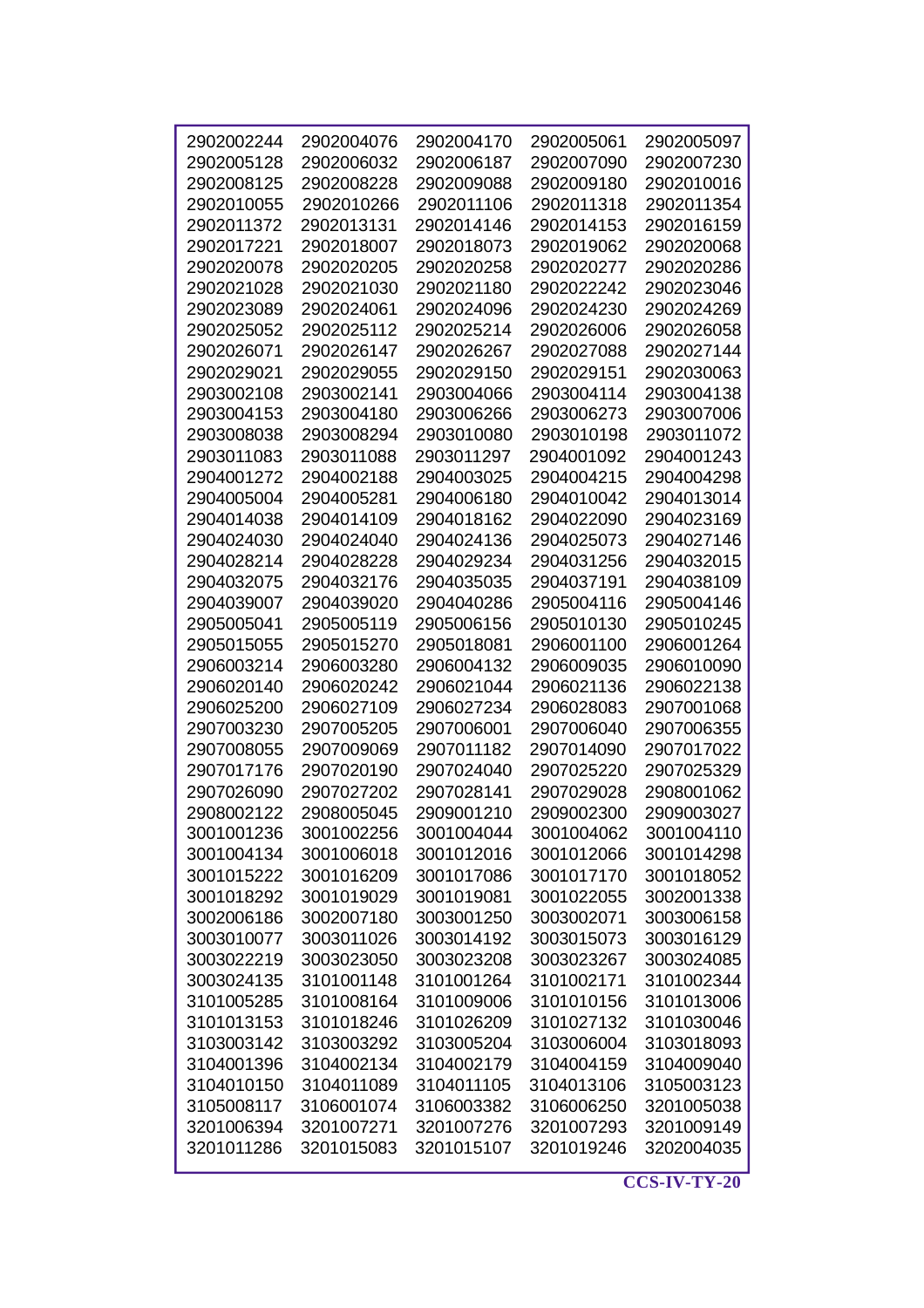| 3202005205 | 3203005096 | 3203007027 | 3203008238 | 3203012111 |
|------------|------------|------------|------------|------------|
| 3203013122 | 3204003016 | 3204003310 | 3204004011 | 3204004222 |
| 3204006229 | 3204006398 | 3204009178 | 3204009293 | 3205001133 |
| 3205001197 | 3205001248 | 3205002261 | 3205003054 | 3205004007 |
| 3206002194 | 3206003324 | 3206007111 | 3206007149 | 3207003078 |
| 3207003156 | 3207005066 | 3207005181 | 3207006267 | 3207009089 |
| 3207009140 | 3207010047 | 3207010075 | 3207010205 | 3207011036 |
| 3207012251 | 3207013101 | 3207013160 | 3207014080 | 3207016026 |
| 3207018154 | 3207019038 | 3207019187 | 3207019199 | 3207020089 |
| 3207020122 | 3207020189 | 3208004134 | 3208007238 | 3208015030 |
| 3208015169 | 3209002188 | 3209003216 | 3209004019 |            |
|            |            |            |            |            |

The candidates with the following register numbers are admitted provisionally to the original Certificate Verification/Counselling subject to verification of the claims in their online applications such as age, educational qualification, technical qualification, community, DW Status, PSTM Status,Exservicemen Status, etc., possessed by him/her. After Original Certificate Verification, eligible candidates are allowed for Counseling.

 The following candidates who have been admitted provisionally to the Certificate Verification should upload the scanned copy of documents in support of the claims made in their online application from **09.03.2020** to **12.03.2020** in the e-seva centres run by TACTV. List of designated eseva centres is available in the website. The details regarding the documents to be uploaded will be made available in the Commission's website and candidates will be informed of the above fact only through SMS and e-mail. Individual communication in this regard will NOT be sent to the candidates by post.

2110012090 0605011272 2801056050 0401017212 AND

## 2801027234

The candidates with the following register numbers are permitted to attend Origingal Certificate Verification and Counselling on their scheduled dates. Their selection is purely provisional subject to the outcome of final orders in the W.Ps filed by them.

1701044179 1001064124 AND 1008009089

## **Notes:-**

- 1. Mere inclusion of the Register Numbers of candidates will not imply that his/her candidature has been fully considered for Original Certificate Verification/ Counselling.
- 2. The candidates whose Register Numbers are found in the above list have been admitted provisionally to the Original Certificate Verification and Counselling based on the particulars furnished by them in their online application, scanned documents uploaded by the candidates through e-Seva Centres, overall Rank/ Marks obtained by them in the Written Examination and with reference to the Rule of reservation of appointments and No of vacancies.

**CCS-IV-TY-21** 3. The admission of candidates to Original Certificate Verification and